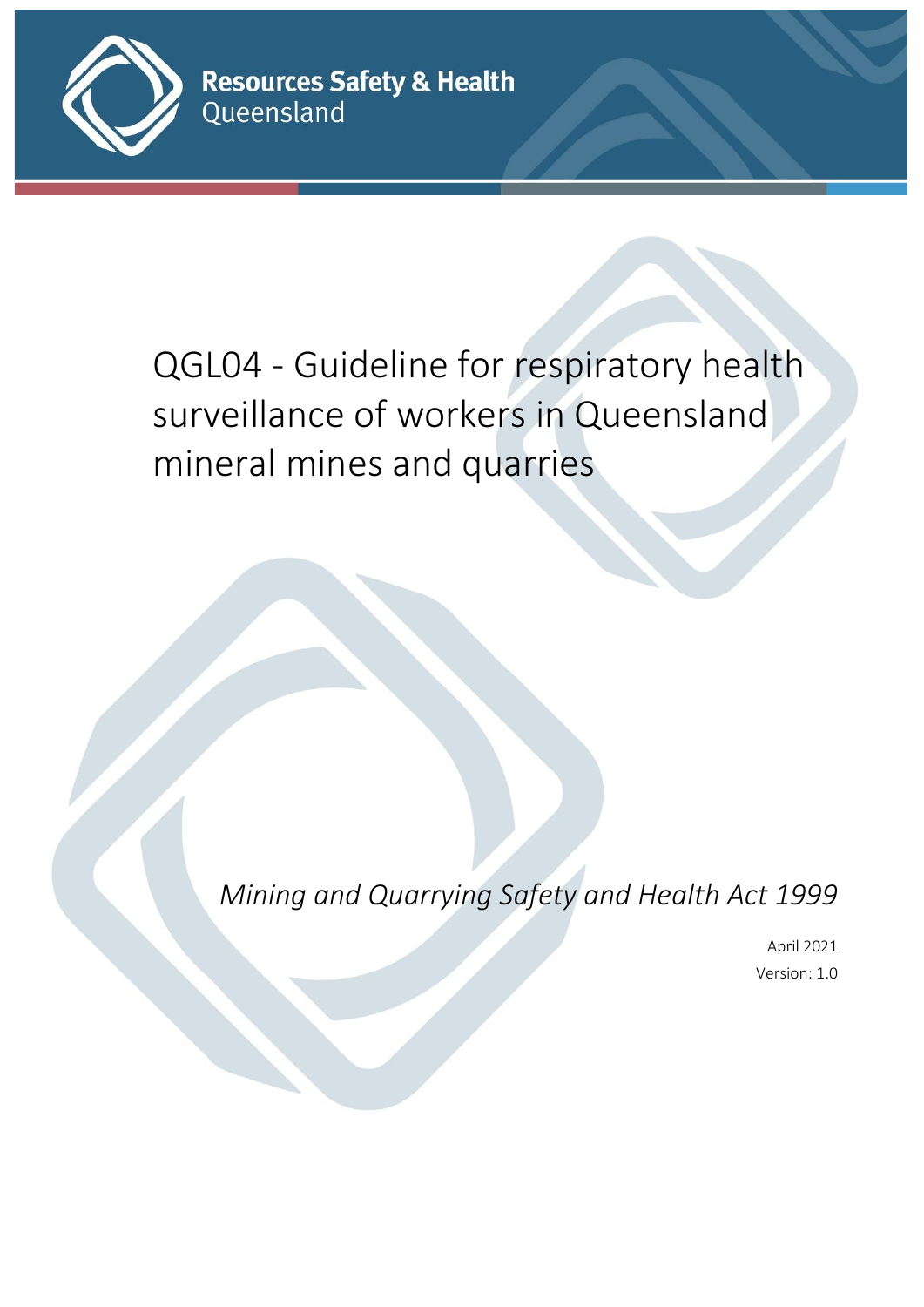This guideline received input from and review by Resources Safety & Health Queensland (RSHQ) and the Mining Safety and Health Advisory Committee (MSHAC). Organisations represented on MSHAC include: the Australian Workers' Union; Australian Manufacturers' Workers Union; Cement Concrete & Aggregates Australia (Queensland); Queensland Resources Council (QRC); and RSHQ.

This publication has been compiled by RSHQ.

© Resources Safety & Health Queensland, 2021

RSHQ supports and encourages the dissemination and exchange of its information. The copyright in this publication is licensed under a Creative Commons Attribution 4.0 International (CC BY 4.0) licence.



Under this licence you are free, without having to seek our permission, to use this publication in accordance with the licence terms. You must keep intact the copyright notice and attribute RSHQ as the source of the publication.

Note: Some content in this publication may have different licence terms as indicated.

For more information on this licence, visit https://creativecommons.org/licenses/by/4.0/.

The information contained herein is subject to change without notice. RSHQ shall not be liable for technical or other errors or omissions contained herein. The reader/user accepts all risks and responsibility for losses, damages, costs and other consequences resulting directly or indirectly from using this information.

#### **Interpreter statement:**

The Queensland Government is committed to providing accessible services to Queenslanders from all culturally and linguistically diverse backgrounds. If you have difficulty in understanding this document, you can contact us within Australia on 13QGOV (13 74 68) and we will arrange an interpreter to effectively communicate this guideline to you.

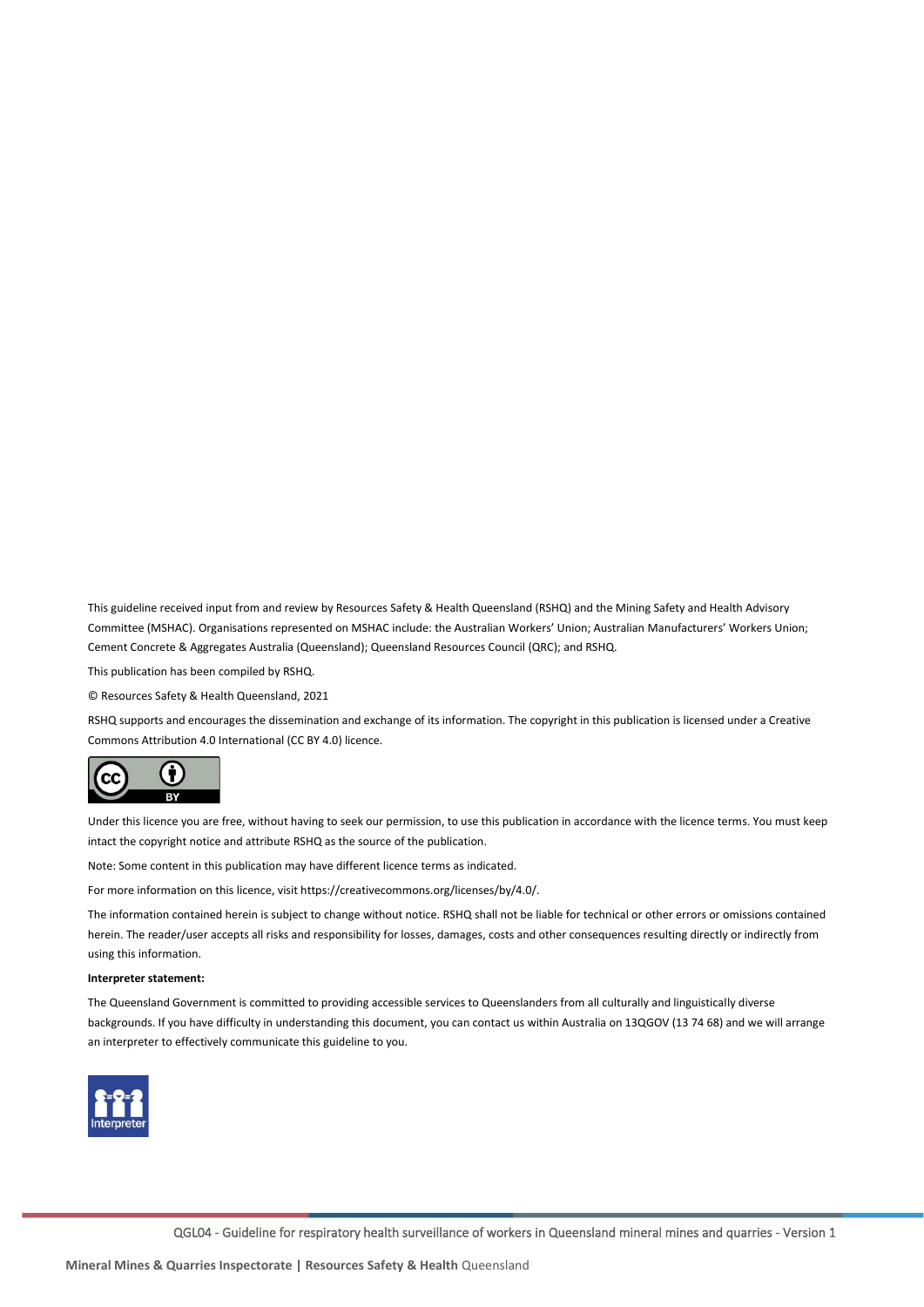### *This document is issued in accordance with Part 5 and Section 63(1) of the Mining and Quarrying Safety and Health Act 1999.*

#### **Part 5—Guidelines**

#### **62 Purpose of guidelines**

A guideline may be made for safety and health stating ways to achieve an acceptable level of risk to persons arising out of operations.

#### **63 Guidelines**

- (1) The Minister may make guidelines.
- (2) The Minister must notify the making of a guideline by gazette notice.
- (3) The CEO must publish on a Queensland government website each guideline and any document applied, adopted or incorporated by the guideline.
- (4) In this section—

*Queensland government website* means a website with a URL that contains 'qld.gov.au', other than the website of a local government.

#### **64 Use of guidelines in proceedings**

A guideline is admissible in evidence in a proceeding if—

- (a) the proceeding relates to a contravention of a safety and health obligation imposed on a person under part 3; and
- (b) it is claimed that the person contravened the obligation by failing to achieve an acceptable level of risk; and
- (c) the guideline is about achieving an acceptable level of risk.

*Section 34 of the Mining and Quarrying Safety and Health Act 1999 specifies how an obligation can be discharged if a regulation or guideline is made.*

#### **Part 3—Safety and health obligations**

#### **34 How obligation can be discharged if regulation or guideline made—**

- (1) If a regulation prescribes a way of achieving an acceptable level of risk, a person may discharge the person's safety and health obligation in relation to the risk only by following the prescribed way.
- (2) If a regulation prohibits exposure to a risk, a person may discharge the person's safety and health obligation in relation to the risk only by ensuring that the prohibition is not contravened.
- (3) Subject to subsections (1) and (2), if a guideline states a way or ways of achieving an acceptable level of risk, a person discharges the person's safety and health obligation in relation to the risk only by—
	- (a) adopting and following a stated way; or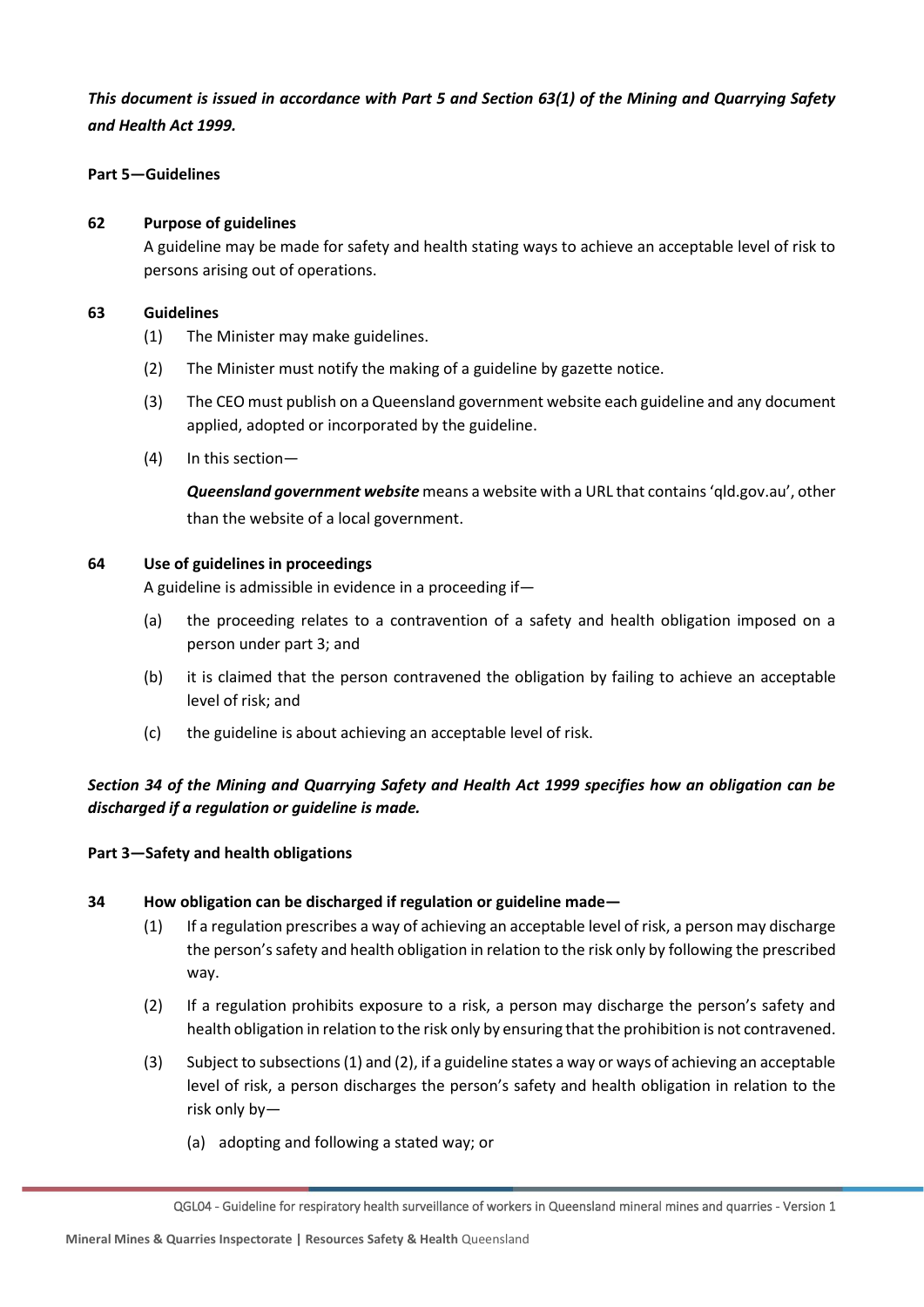(b) adopting and following another way that achieves a level of risk that is equal to or better than the acceptable level.

*Note—*

For this section and the following section, see defences provided for under division 4.

This guideline is issued under the authority of the Minister for Resources and applies to all Queensland mineral mines and quarries.

[Gazetted 14 May 2021]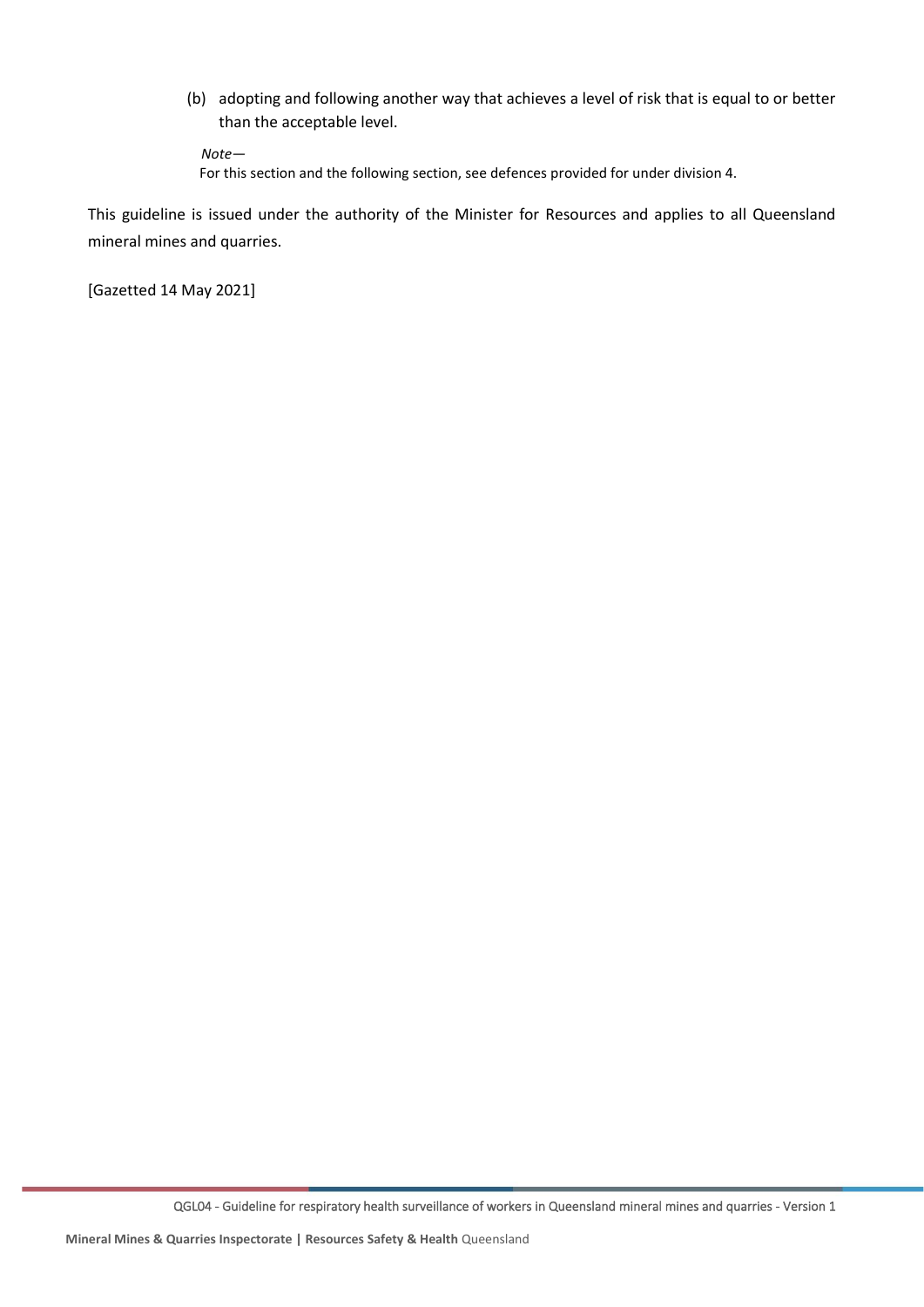# Contents

| 1                                                                                        | 1.1<br>1.2                             |  |  |  |
|------------------------------------------------------------------------------------------|----------------------------------------|--|--|--|
| 2                                                                                        | 2.1                                    |  |  |  |
| 3                                                                                        | 3.1<br>3.2<br>3.3                      |  |  |  |
| 4                                                                                        | 4.1<br>4.2<br>4.3                      |  |  |  |
| 5                                                                                        | 5.1<br>5.2<br>5.3<br>5.4<br>5.5<br>5.6 |  |  |  |
| 6                                                                                        | 6.1<br>6.2<br>6.3<br>6.4<br>6.5        |  |  |  |
| 7                                                                                        |                                        |  |  |  |
| Appendix 1 - Technical requirements for chest X-ray examinations and further readings 18 |                                        |  |  |  |
|                                                                                          |                                        |  |  |  |
|                                                                                          |                                        |  |  |  |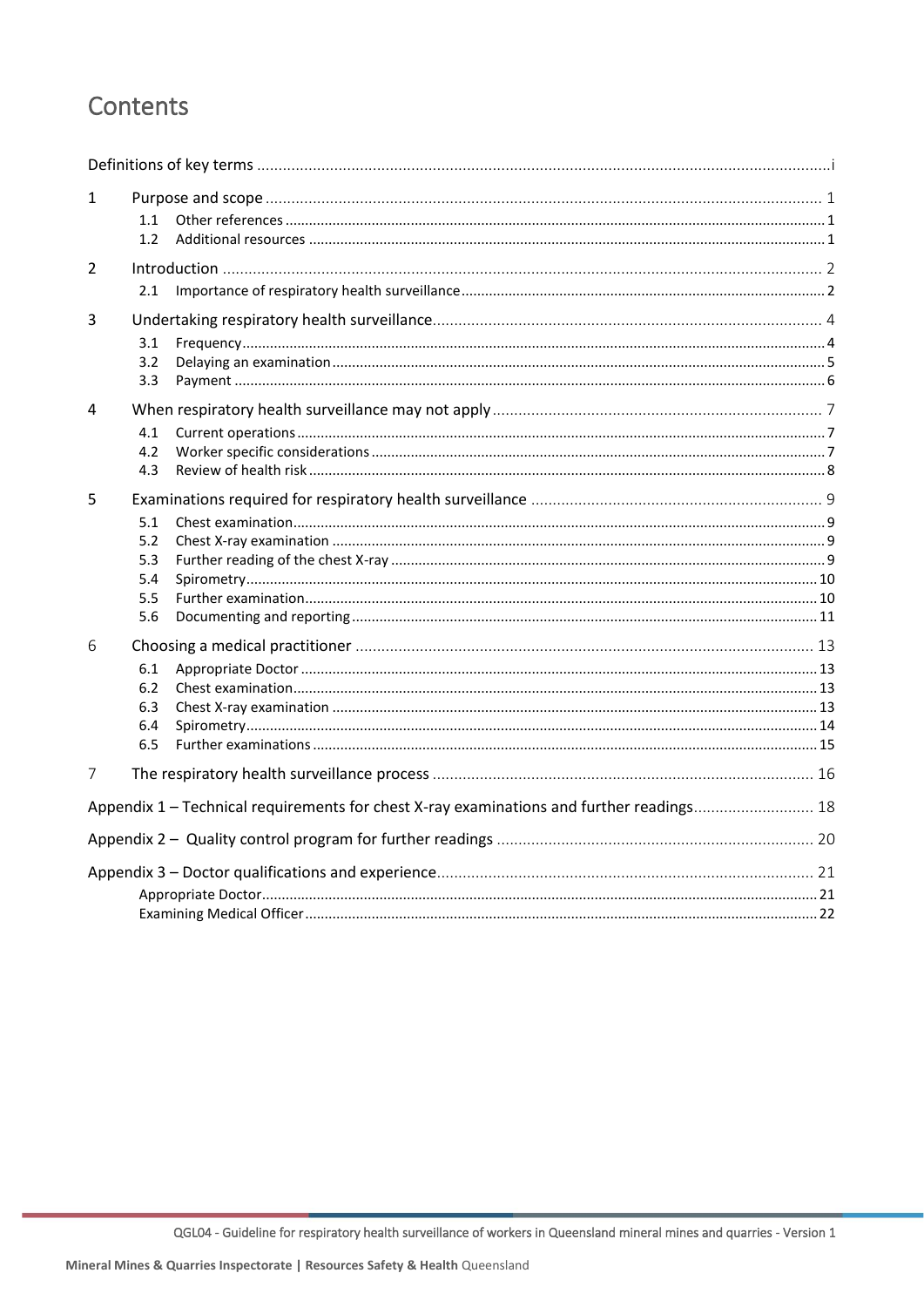# <span id="page-5-0"></span>Definitions of key terms

| Act (the)                            | Mining and Quarrying Safety and Health Act 1999.                                                                                                                                                                                                                                                                                                     |
|--------------------------------------|------------------------------------------------------------------------------------------------------------------------------------------------------------------------------------------------------------------------------------------------------------------------------------------------------------------------------------------------------|
| <b>Appropriate Doctor</b>            | A doctor who is appropriately qualified and has demonstrated knowledge of the risks<br>associated with activities performed by workers at the mine at which the person<br>becomes, is or stops being a worker (Schedule 7 of the Regulation).                                                                                                        |
| <b>Auscultation</b>                  | Listening, generally through a stethoscope or other instrument, to sounds within the<br>body.                                                                                                                                                                                                                                                        |
| <b>Health assessment</b>             | A physical and medical assessment of the worker to evaluate the worker's ability to<br>tolerate a hazard without harming the worker or the worker's future children<br>(Section 131 of the Regulation).                                                                                                                                              |
| <b>Health surveillance</b>           | Monitoring, including biological monitoring and medical assessment, of a person to<br>check for changes in the person's health because of exposure to a hazard (Schedule<br>7 of the Regulation).                                                                                                                                                    |
| <b>Health surveillance</b><br>report | Information, other than a medical record, about the effects on a person's health<br>related to the person's exposure to a hazard at a mine, and the need, if any, for<br>remedial action (Section 145A of the Regulation).                                                                                                                           |
| <b>HRCT</b> scan                     | High-resolution computed tomography (HRCT) scan.                                                                                                                                                                                                                                                                                                     |
| <b>Medical record</b>                | Personal medical results or clinical findings obtained from a fitness or health<br>assessment or health surveillance of the person (Schedule 7 of the Regulation).                                                                                                                                                                                   |
| <b>Mine</b>                          | A mine as defined in the Act includes a place where operations are carried on<br>continuously or from time to time, it also includes a quarry (Section 9 of the Act).                                                                                                                                                                                |
| <b>NIOSH</b>                         | National Institute for Occupational Safety and Health.                                                                                                                                                                                                                                                                                               |
| Worker                               | Worker is defined in Schedule 2 of the Act. For the avoidance of doubt a worker for<br>the purposes of this guidance includes contractors, employees, labour hire workers,<br>service providers, and any person who performs work, including operations, at a<br>mine or quarry. This also includes family members and friends who work on the site. |
|                                      | Taking into consideration the definition of 'operations' below, workers not<br>principally involved in operations such as cultural heritage and environmental<br>assessors, delivery drivers or other similar visitors, would generally not be<br>considered workers for the purposes of this guideline.                                             |
| <b>Monitoring</b>                    | A program or strategy that uses sampling to estimate workers' exposure or assessing<br>the magnitude of exposure, in particular to respiratory hazards.                                                                                                                                                                                              |

QGL04 - Guideline for respiratory health surveillance of workers in Queensland mineral mines and quarries - Version 1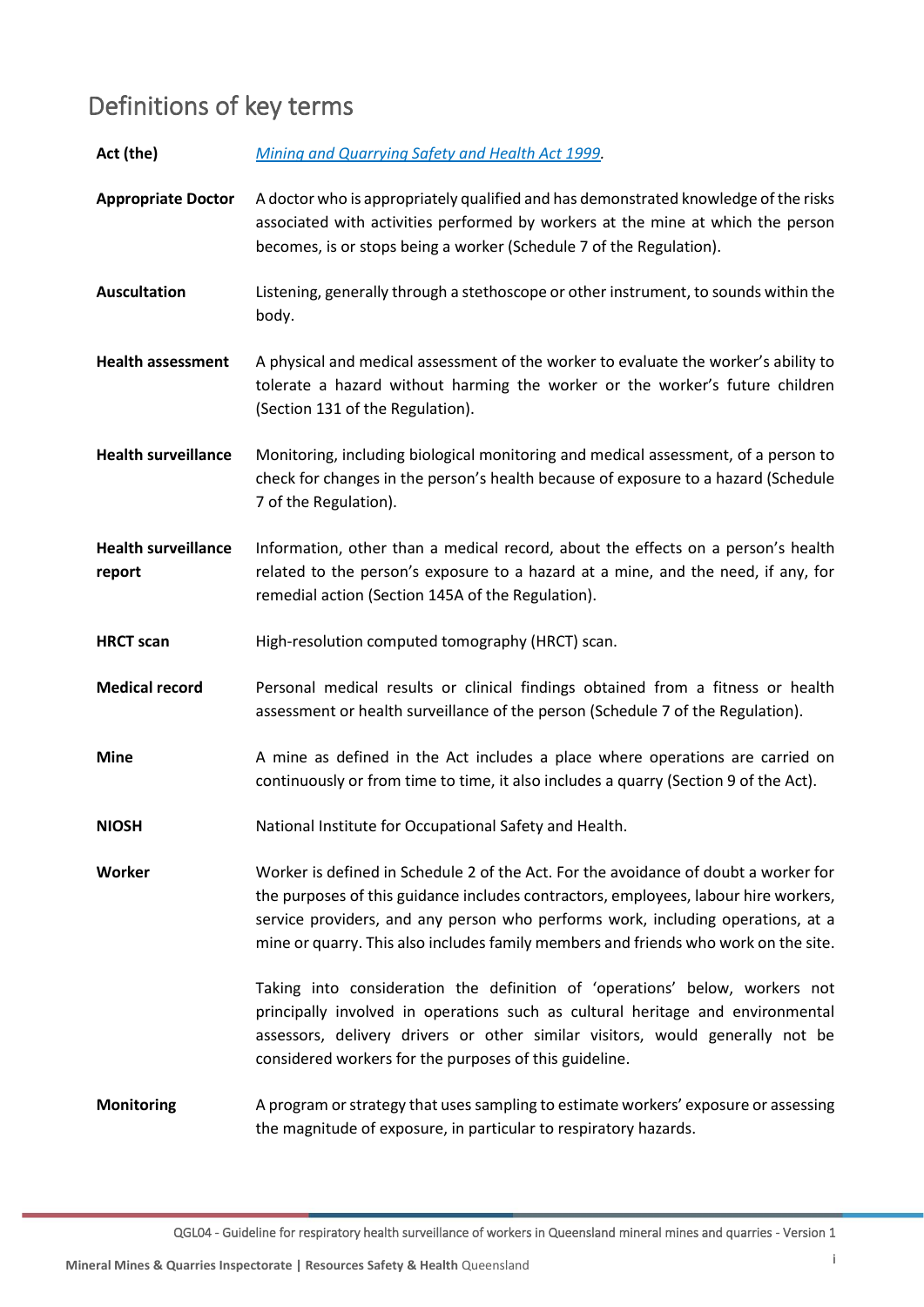| <b>Operations</b>                                                | Means activities carried on principally for, or in connection with, exploring for,<br>winning, or winning and treating, minerals or hard rock (Section 10 of the Act).                                                                                                                                                                                           |
|------------------------------------------------------------------|------------------------------------------------------------------------------------------------------------------------------------------------------------------------------------------------------------------------------------------------------------------------------------------------------------------------------------------------------------------|
| QGL02                                                            | QGL02: Guideline for management of respirable dust in Queensland mines and<br>quarries.                                                                                                                                                                                                                                                                          |
| Quarry                                                           | A quarry as defined in the Act includes a place where operations are carried on<br>continuously or from time to time, to produce construction or road building material<br>(Section 11 of the Act).                                                                                                                                                              |
| <b>Regulation (the)</b>                                          | Mining and Quarrying Safety and Health Regulation 2017.                                                                                                                                                                                                                                                                                                          |
| <b>Respiratory hazard</b>                                        | The term 'respiratory hazard' used in this guideline means a hazard with the<br>potential to cause injury or illness to a person's respiratory system. Respirable<br>hazards typically found in a mineral mine or quarry include respirable crystalline<br>silica and other airborne dusts, particulates, fibres, asbestos, welding fumes and<br>diesel exhaust. |
| Respiratory health<br>examination<br>medical<br>examination form | This form should be used to record the clinical findings from the respiratory health<br>surveillance examinations and associated medical records. See Chapter 5.6 of this<br>guideline.                                                                                                                                                                          |
| <b>RSHQ</b>                                                      | Resources Safety & Health Queensland (RSHQ) - responsible for administering the<br>Act and Regulation under the Resources Safety and Health Queensland Act 2020.                                                                                                                                                                                                 |
| <b>Site senior</b><br>executive (SSE)                            | A site senior executive (SSE) for a mine as defined in the Act is the most senior officer<br>employed or otherwise engaged by the operator for the mine who is located at or<br>near the mine; and has responsibility for the mine.                                                                                                                              |
|                                                                  | One of the key direct responsibilities of this individual is the safety and health<br>obligations for workers at the mine under the Act. This includes the assessment of<br>the operational requirements and frequency of health surveillance.                                                                                                                   |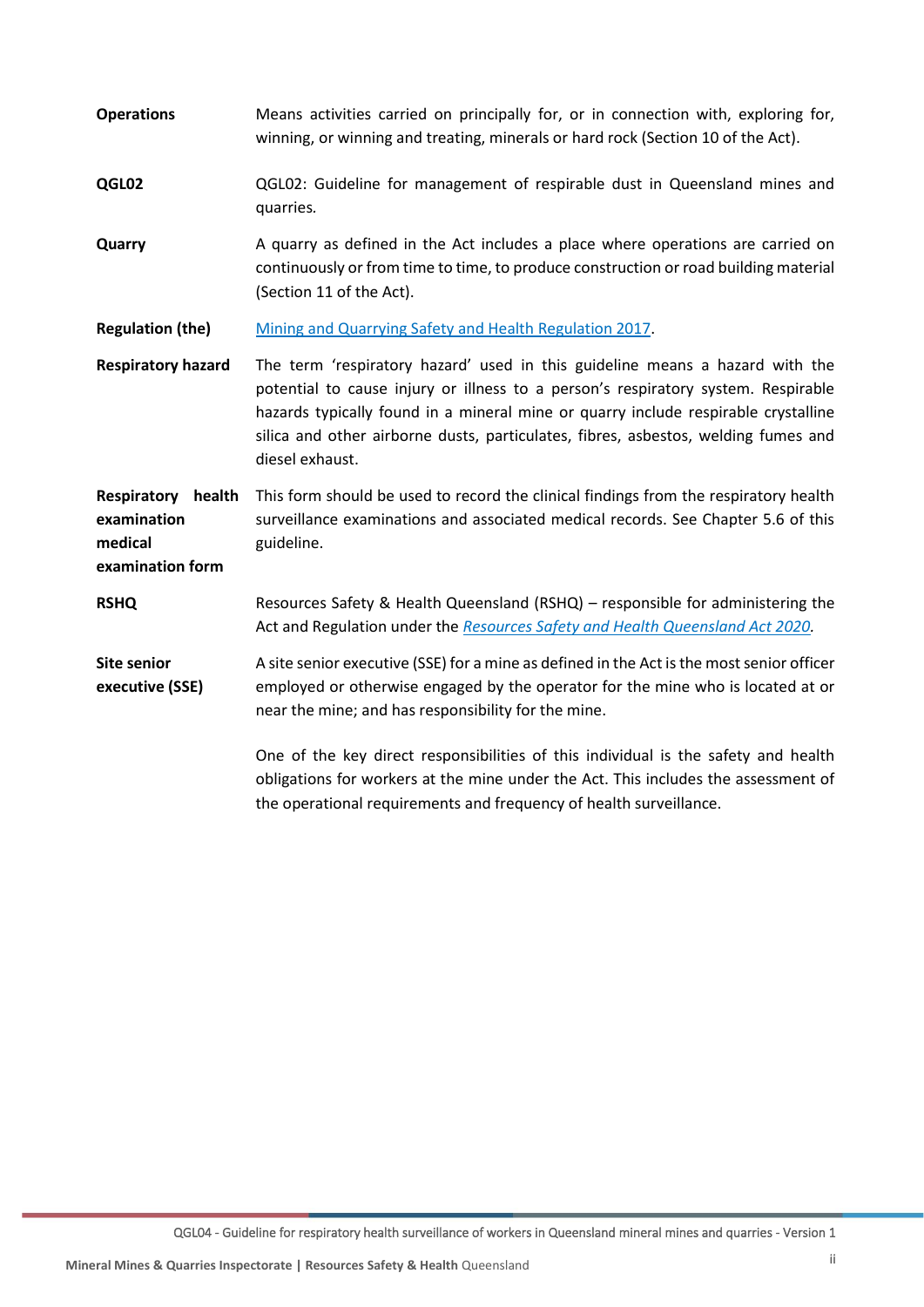# <span id="page-7-0"></span>1 Purpose and scope

This document is issued in accordance with Part 5, Section 63(1) of the Act and states ways a site senior executive (SSE) can achieve an acceptable level of risk related to preventing occupational respiratory disease through respiratory health surveillance. Respiratory health surveillance of workers is required under Section 7(j) of the Act and Section 145C of the Regulation. The guideline provides advice on:

- a) the importance of respiratory health surveillance;
- b) frequency of respiratory health surveillance;
- c) when respiratory health surveillance may not apply;
- d) examinations that constitute a respiratory health surveillance medical; and
- e) practitioners that can undertake the examinations that constitute respiratory health surveillance.

This guideline should be used to develop and implement respiratory health surveillance to check for changes in a person's health because of exposure to a respiratory hazard. Respiratory hazards typically found in a mineral mine or quarry include dusts (such as respirable crystalline silica and other airborne inhalable and respirable dusts), asbestos, welding fumes and diesel engine exhaust particulates.

## <span id="page-7-1"></span>*1.1 Other references*

This guideline must be read in conjunction with the Act, Regulation and QGL02: Guideline for management of respirable dust in Queensland mines and quarries, which deals with:

- a) identification, analysis and monitoring the risks associated with respirable dust hazards; and
- b) establishing and maintaining effective controls associated with respirable dust exposure.

## <span id="page-7-2"></span>*1.2 Additional resources*

- a) *Miners' Health Matters* website for educational videos and further information about types of disease, exposure controls, health surveillance and support for workers: [www.rshq.qld.gov.au/miners-health-matters.](http://www.rshq.qld.gov.au/miners-health-matters)
- b) *Mine Dust Health Support Service* help for current and former workers with understanding the screening and diagnostic process, their compensation rights and how to access ongoing support. This includes free lung checks for retired and former workers. The service can be contacted either by calling 1300 445 715 or by email[: info@minedusthealthsupport.com.](mailto:info@minedusthealthsupport.com)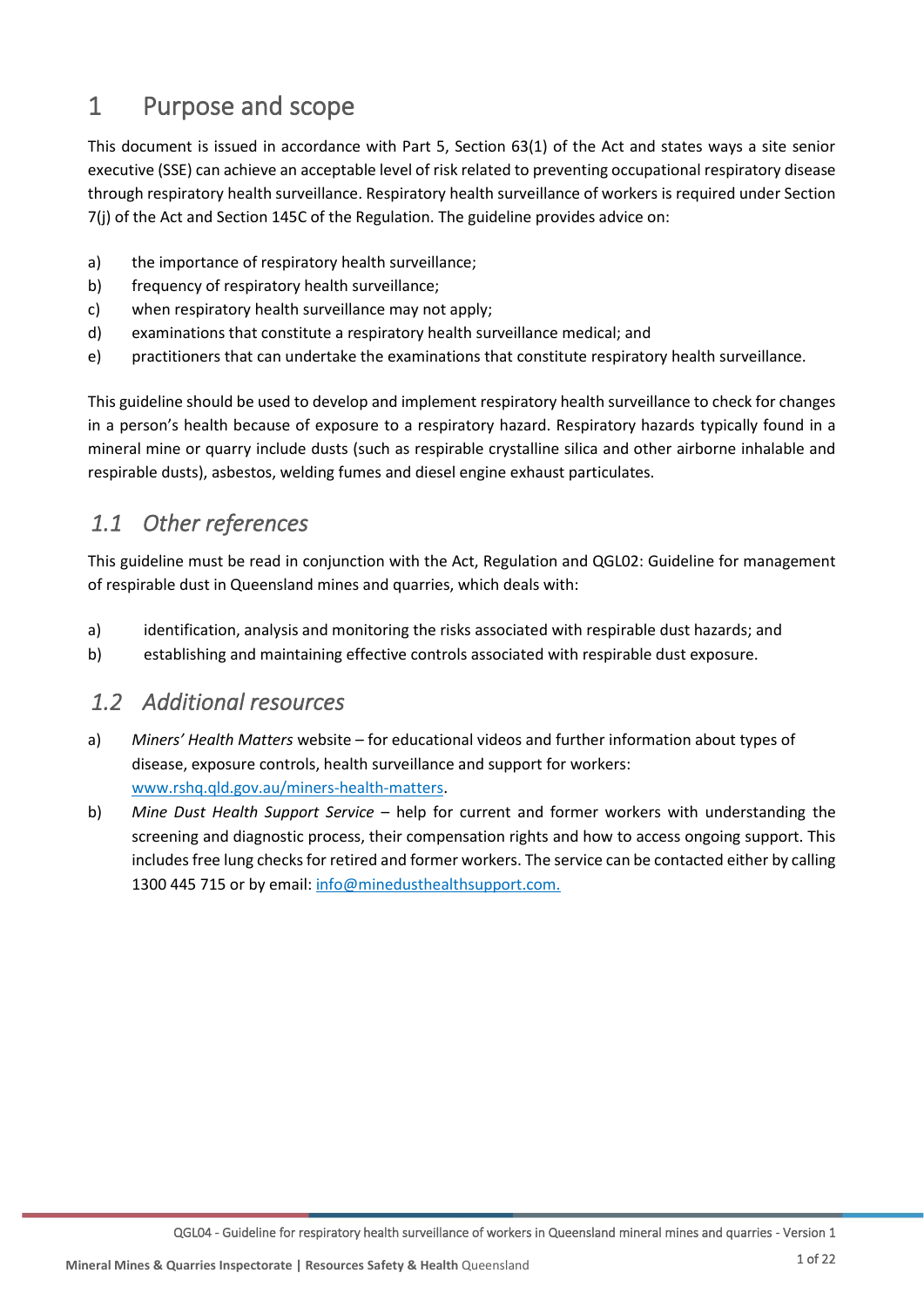# <span id="page-8-0"></span>2 Introduction

The Act and Regulation establish a regulatory framework that protects the safety and health of persons at mines and persons who may be affected by operations. This includes requirements for health surveillance. Health surveillance is the monitoring or testing of a person's health to identify changes in their health because of exposure to a hazard.

On 1 September 2020, the Regulation was amended to prescribe specific respiratory health surveillance requirements for all mineral mine and quarry (MMQ) workers in Queensland. The changes introduced a regulatory framework that ensures:

- a) respiratory health surveillance is provided to workers prior to commencing work in the MMQ industry and then at least once every five years;
- b) that medical examinations are consistent with best practice respiratory screening including spirometry and chest X-ray reported to the International Labour Organisation (ILO) standard;
- c) retired and former workers have voluntary access to free respiratory health surveillance; and
- d) a doctor can delay a medical examination for up to a year if it creates an unnecessary risk, for example exposing a pregnant worker to radiation from chest X-rays.

A respiratory hazard enters the body through inhalation and has the potential to cause injury or illness to the respiratory function of the person.

Undertaking respiratory health surveillance does not remove the requirement to implement and constantly review control measures to prevent or reduce exposure. These control measures should be applied in accordance with the hierarchy of controls. These are detailed in Section 8 of the Regulation and QGL02 with regard to respirable dust. Additionally, this guideline does not remove the requirement under the Regulation to arrange health surveillance for other health hazards.

## <span id="page-8-1"></span>*2.1 Importance of respiratory health surveillance*

Queensland mineral mine and quarry workers can be exposed to a broad range of respiratory hazards. These include mineral and metallic dusts arising from production and refining processes (such as silica, asbestos, aluminium, beryllium, iron, and cadmium) in addition to welding fumes and diesel particulates.

Preventing and reducing occupational exposure to respiratory hazards is vital, as exposure to harmful levels of respiratory hazards can lead to a range of lung scarring and inflammatory diseases. These include occupational asthma, pneumoconiosis (such as silicosis, asbestosis, aluminosis, berylliosis and siderosis), and chronic obstructive pulmonary diseases (such as chronic bronchitis and emphysema).

The likelihood of developing disease is dependent on the toxicity of the hazard, the concentration, frequency and duration of exposure. Susceptibility can vary from person-to-person and other factors, such as smoking, can also affect the likelihood of disease developing and the extent of health impacts.

Exposure to some respiratory hazards may also increase the risk of lung cancer. The International Agency for Research on Cancer has classified many potential respiratory hazards in mining and quarrying as Group 1 human carcinogens such as respirable crystalline silica, asbestos, welding fume and diesel engine exhaust.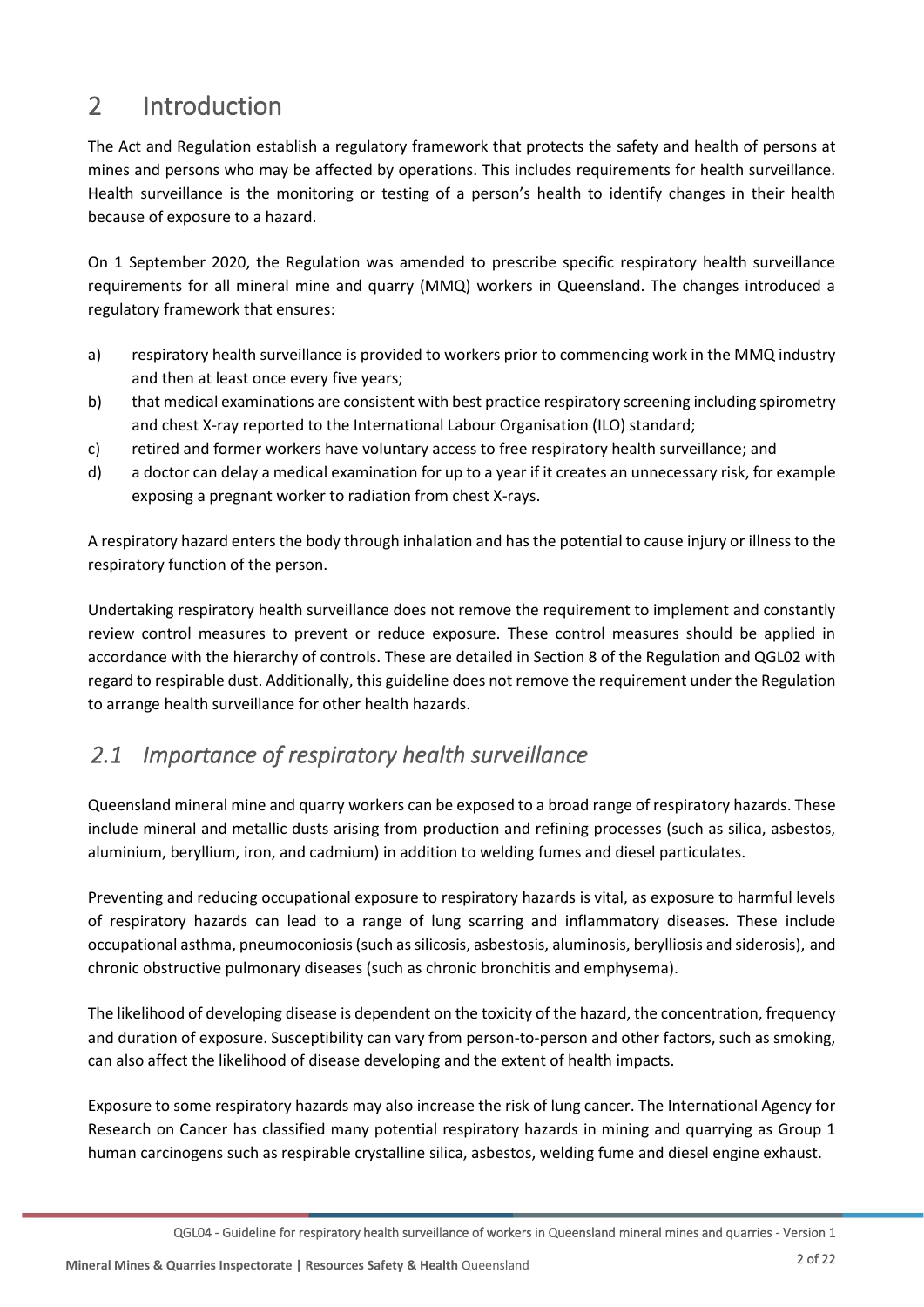Occupational lung diseases generally have long latency, meaning they take many years to develop and can present long after exposure has ceased. Once diagnosed, most treatments aim to limit further damage to the lungs, manage symptoms and improve quality of life. For mild or early cases, there may be no symptoms and managing further exposure may stabilise the disease, preventing it from getting worse. Sometimes the disease may progress from simple to complicated forms of the disease, for example pneumoconiosis can develop into progressive massive fibrosis (PMF), which is the most severe or debilitating stage.

That is why early detection of occupational lung disease through respiratory health surveillance is so important. Disease can be detected and further exposure managed before health effects and impacts to quality of life become more severe. Detecting disease is also important to measure the effectiveness of hazard control and monitoring measures and support targeted responses to address any deficiencies.

Professional advice is available from occupational hygienists specialising in mining and quarry hazards and doctors experienced in occupational medicine.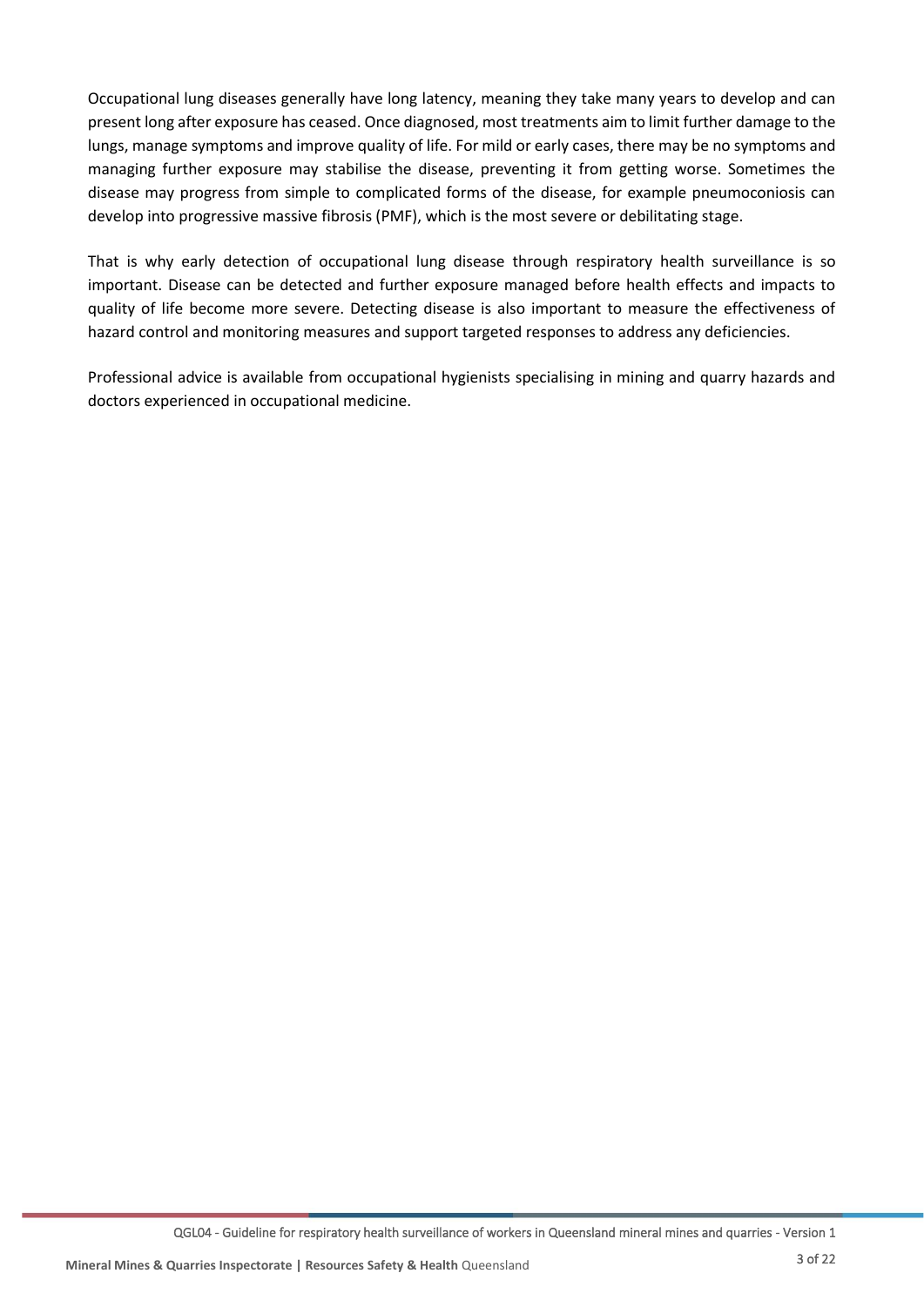# <span id="page-10-0"></span>3 Undertaking respiratory health surveillance

Section 145C of the Regulation requires the SSE to arrange respiratory health surveillance for all workers before they start work in the industry, while they are working and when they retire. The section also provides that the SSE may determine through a risk assessment, that the person's current or previous exposure is very low which can be managed without respiratory health surveillance. Chapter 4 of this document provides guidance on assessing this risk.

The SSE, in consultation with an Appropriate Doctor, is responsible for ensuring a respiratory health surveillance program is implemented for workers. This responsibility extends to workers involved in on-site operations who are not employees of the operator e.g. contractors, labour hire workers. SSEs should ensure appropriate consultation is undertaken with employers of those workers to verify that those workers have in-date respiratory health surveillance that meets the requirements of the Regulation and this guideline.

The respiratory health surveillance program should ensure that the frequency of respiratory health surveillance, or the medical examinations that make up the respiratory health surveillance, are appropriate to the level of risk identified through a risk assessment. The factors to consider as part of this risk assessment include the effectiveness of controls, the toxicity of respiratory hazards (both current and previous exposure) and the concentration, frequency and duration of exposure.

Workers exposed to elevated levels of respiratory hazards, even though they may be wearing personal protective equipment (PPE), should have their respiratory health monitored closely. If a person's duties or tasks significantly change, another risk assessment should be undertaken to ensure that their respiratory health surveillance remains appropriate.

## <span id="page-10-1"></span>*3.1 Frequency*

The minimum frequency and requirements of respiratory health surveillance are detailed in sections 145F to 145I of the Regulation. If respiratory health surveillance is required, it must be undertaken at the following minimum occasions.

## 3.1.1 Before a person becomes a worker

Respiratory health surveillance is required before a person first joins, or re-joins, the industry and they have not had a respiratory health surveillance medical (that meets the regulatory requirements) in the previous five years. The health surveillance must be carried out before the person starts work on the site.

## 3.1.2 Periodically for a current worker

The maximum period between respiratory health surveillance must not be more than five years for current workers. The frequency of respiratory health surveillance, or the medical examinations that make up the respiratory health surveillance, will be determined by:

- a) the respiratory health surveillance program determined by the SSE in consultation with the Appropriate Doctor; or
- b) the recommendation of the Appropriate Doctor made in the health surveillance report; or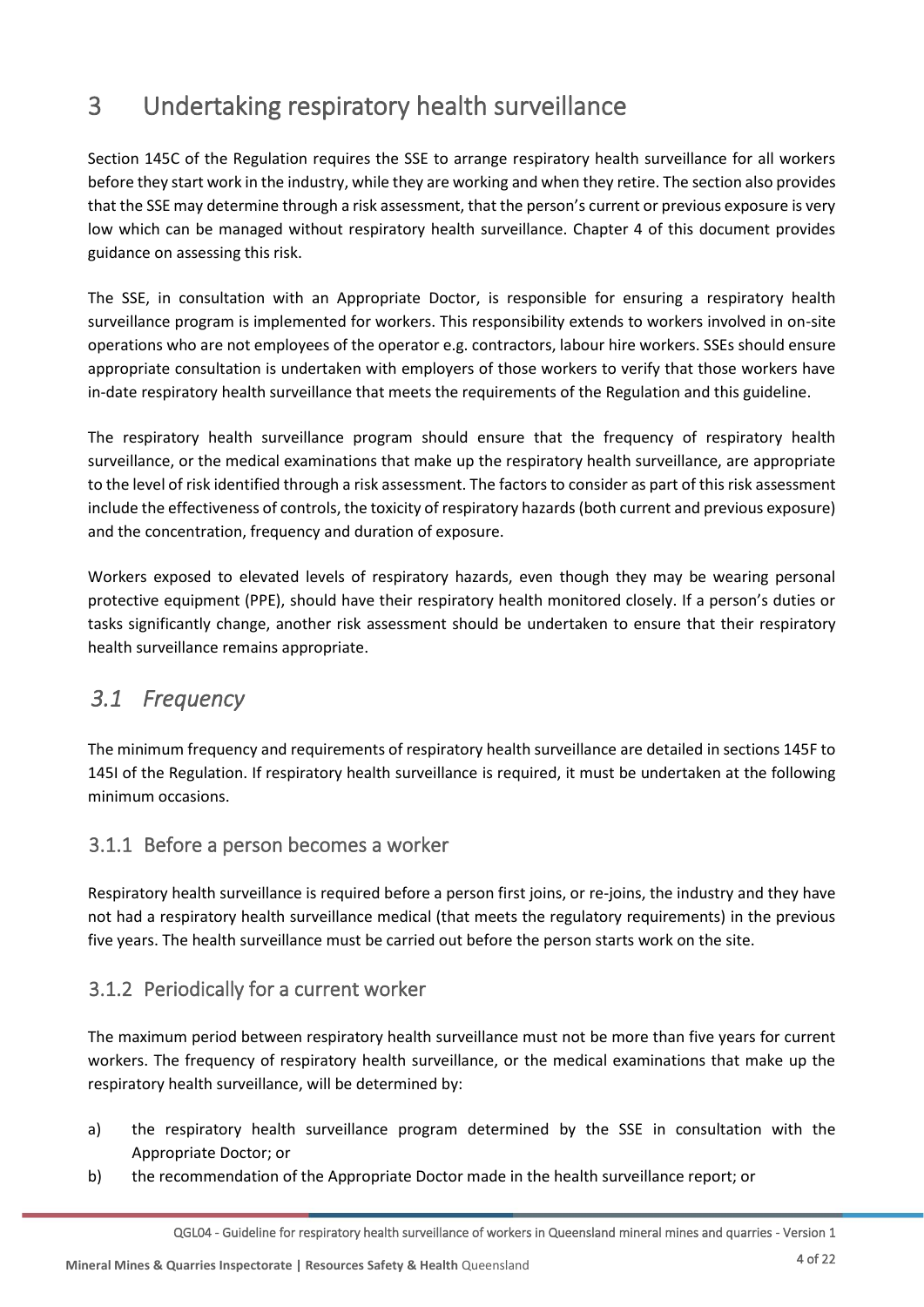#### c) advice from the Appropriate Doctor at any time.

Higher frequencies should be implemented where changes in a worker's health can be detected in a period shorter than five years and the potential health impacts can be reduced or avoided with earlier intervention.

If there are two or more recommendations made by an Appropriate Doctor, the shortest period recommended must be used by the SSE. This may occur when a recommendation is made in a health surveillance report, which is later superseded by an Appropriate Doctor's recommendation based on change in risk or best practice.

### 3.1.3 When a worker changes employer or site

Respiratory health surveillance is not required when changing employers or sites if the risks are unchanged and the date of the next respiratory health surveillance, as recommended by the Appropriate Doctor, has not passed.

If SSEs wish to verify that a worker has in-date respiratory health surveillance, they can request a copy of the health surveillance report from the worker.

### 3.1.4 When a worker retires

A worker that is permanently stopping work in the industry may request their employer arrange an exit respiratory health surveillance. If requested by the retiring worker, the employer must arrange this if the person:

- a) has worked in the industry for at least three years; and
- b) has not had a respiratory health surveillance medical during the last three years.

## <span id="page-11-0"></span>*3.2 Delaying an examination*

### 3.2.1 Where an examination presents risks

In exceptional circumstances, an Appropriate Doctor has the discretion to delay an examination for up to 12 months. The Appropriate Doctor will consider the risks associated with the examination against the risks of not doing the examination.

This provision addresses potential situations where there is a health risk to the worker associated with the examination that outweighs the risk to the worker or co-workers of delaying the examination.

For example, where a worker is pregnant, the chest X-ray examination could be performed up to 12 months after the due date for the respiratory health surveillance, to minimise any risk to an unborn child.

### 3.2.2 Additional examinations

If an additional examination is required (e.g. HRCT scan), and it cannot be carried out within the required period (e.g. before five years since the previous medical, or before the person starts work), it must be carried out as soon as practicable.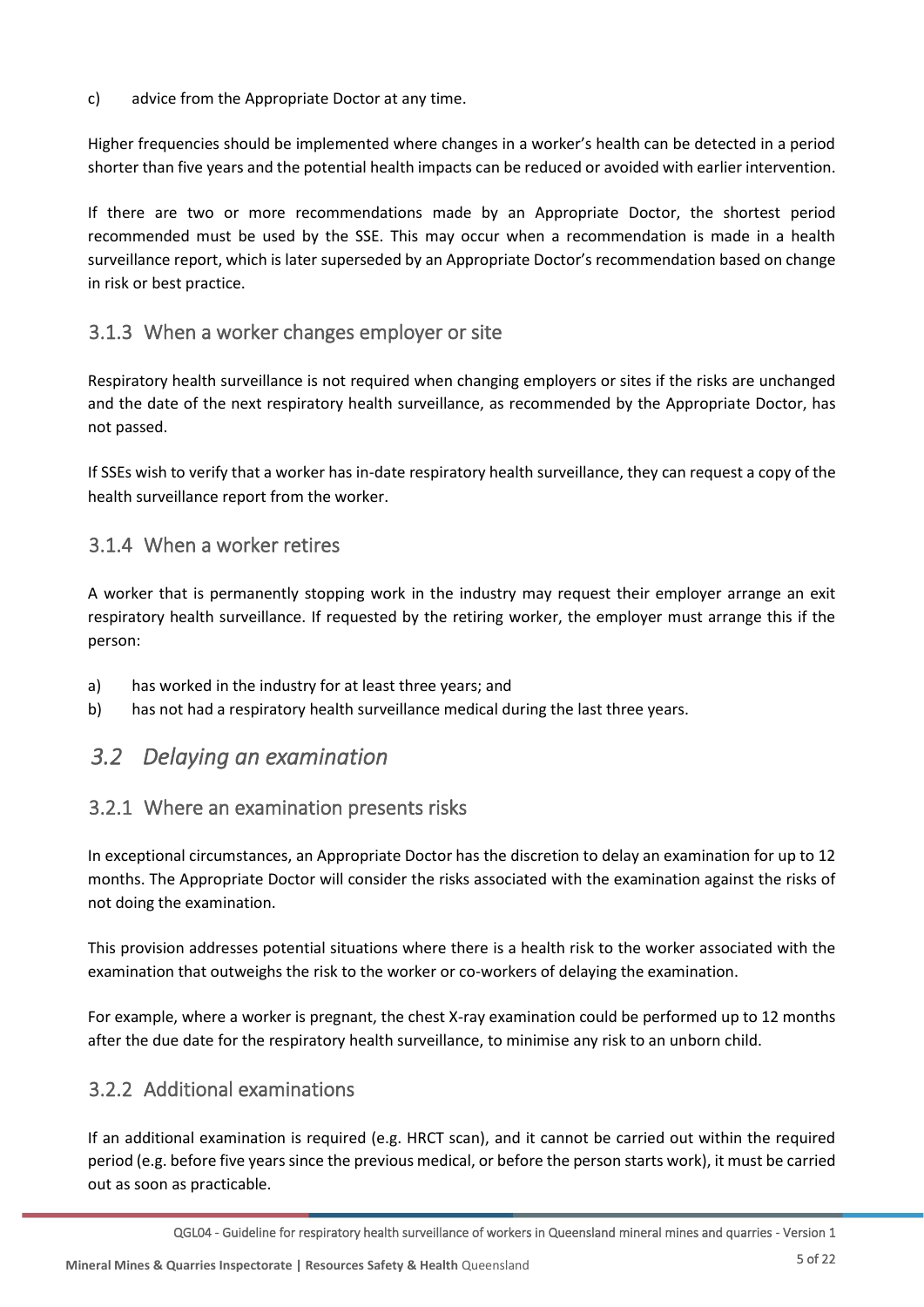## <span id="page-12-0"></span>*3.3 Payment*

Section 145D of the Regulation states that the employer of a worker, or the potential employer of a person who becomes a worker, must pay for the health surveillance. This includes examinations, referrals, further tests and reasonable travel expenses for any further investigations required to complete the health surveillance (e.g. HRCT scan, respiratory physician assessment).

QGL04 - Guideline for respiratory health surveillance of workers in Queensland mineral mines and quarries - Version 1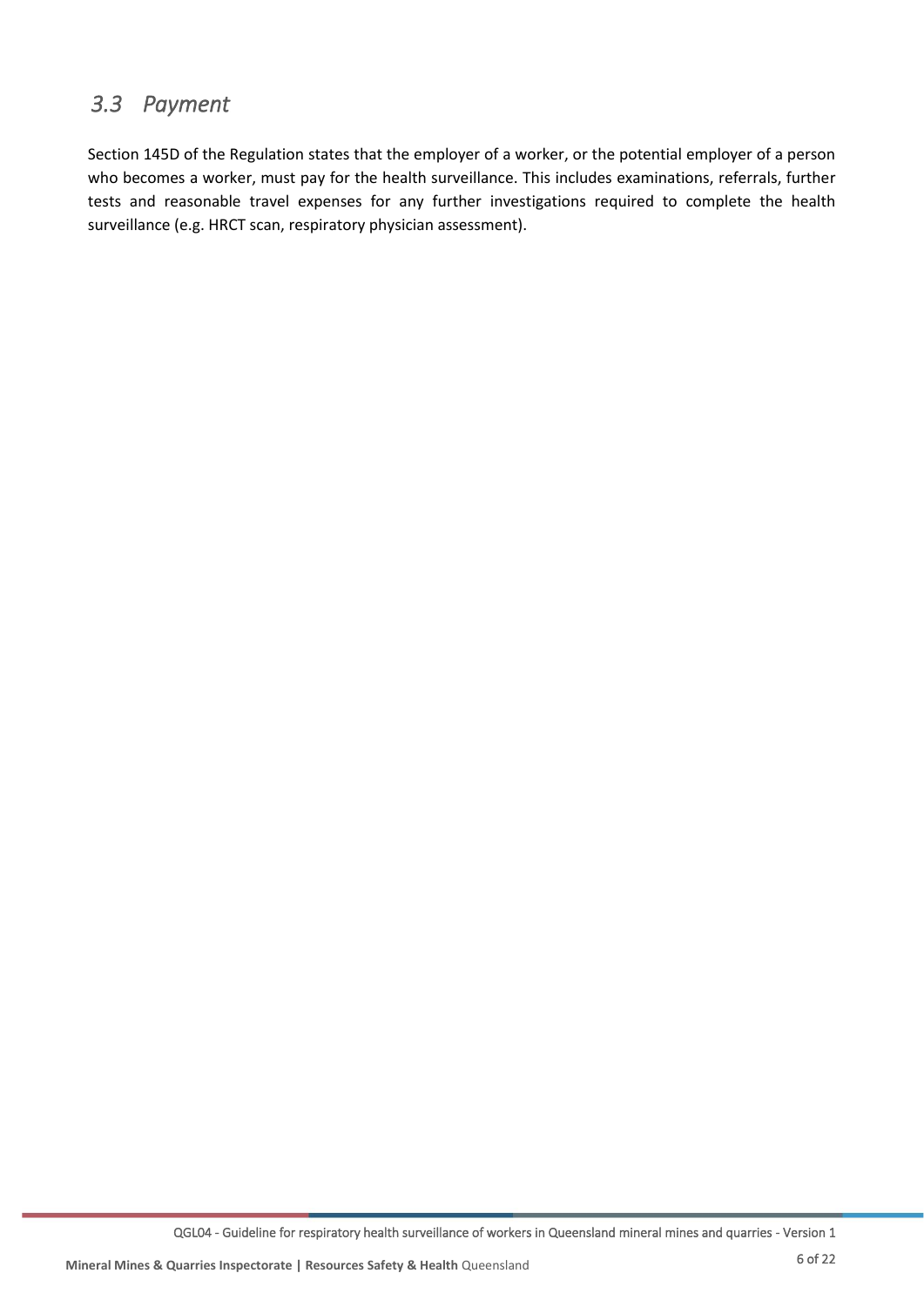# <span id="page-13-0"></span>4 When respiratory health surveillance may not apply

The default requirement of the Regulation is that respiratory health surveillance is required for all workers. However, Section 145C(2) recognises that some workers' current and previous exposure to respiratory hazards is so minimal, any risk can be managed without respiratory health surveillance.

If an SSE is managing these minor risks without respiratory health surveillance, this must be documented by a risk assessment. The risk assessment must include an evaluation of current occupational exposure, a workers' previous work history and any relevant medical conditions the worker may have. Consideration should also be given to relevant information and data from, and practices in, other industries and mining operations.

Further guidance on the requirements for the risk assessment are provided in 4.1 and 4.2 below. The risk assessment should also consider any risk assessments and exposure monitoring conducted pursuant to the requirements of QGL02.

## <span id="page-13-1"></span>*4.1 Current operations*

The risk assessment must include a consideration of the following:

- a) the potential for workers to be exposed to respiratory hazards while undertaking their duties, including infrequent tasks;
- b) whether there are control measures in place to protect the worker from respiratory hazards;
- c) the effectiveness and reliability of the control measures, and the probability of unacceptable exposure in the event of its ineffective application;
- d) whether there is available occupational exposure monitoring data relevant to each worker's exposure; and
- e) the level of unprotected exposure each worker may experience and the potential for that exposure to cause an adverse health effect.

## <span id="page-13-2"></span>*4.2 Worker specific considerations*

The risk assessment must also include a consideration of previous exposure and the following worker specific criteria:

- a) if the worker has previously been subject to respiratory health surveillance, the presumption is that the worker should be subject to ongoing respiratory health surveillance;
- b) any relevant medical conditions that may increase the worker's susceptibility to respiratory health hazards;
- c) previous occupational history of the person in its entirety;
- d) the effectiveness and reliability of the historical control measures and the level of protection afforded to the person against the respiratory hazard;
- e) the potential for the person to have been exposed to the respiratory hazard while undertaking those roles, duties and tasks;
- f) whether there is occupational exposure monitoring data relevant to the person's historical exposure; and

QGL04 - Guideline for respiratory health surveillance of workers in Queensland mineral mines and quarries - Version 1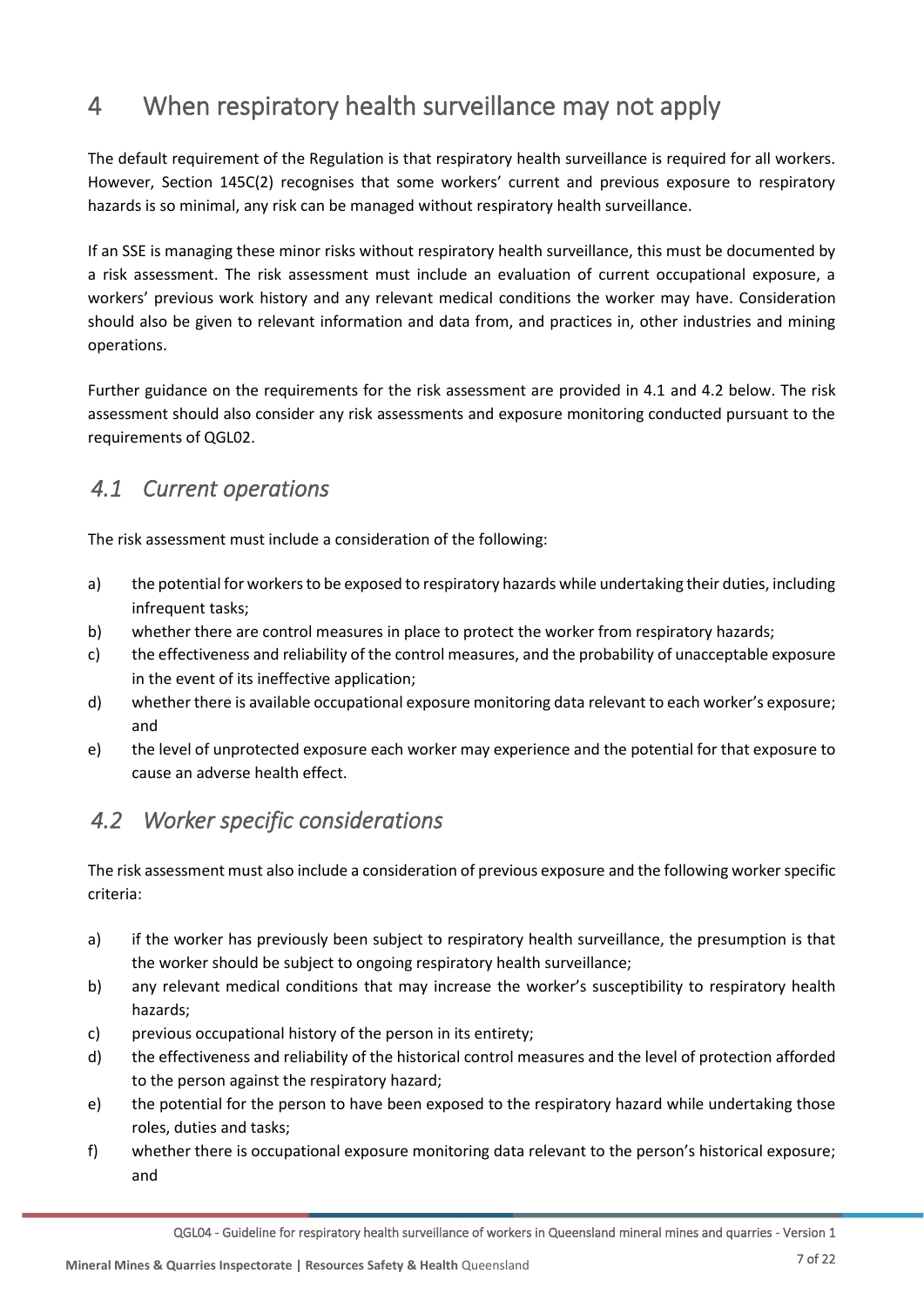g) the level of unprotected exposure the person may have suffered and the potential for that exposure to have caused an adverse health effect.

## <span id="page-14-0"></span>*4.3 Review of health risk*

The SSE, in consultation with workers, should review the information collected. If this review finds that the risk to the respiratory health of workers is so minimal that that it can be managed without respiratory health surveillance, the SSE must ensure that sufficient documentary evidence is collated to support the findings.

The use of PPE is not an acceptable justification for exemption from respiratory health surveillance for workers in environments that have elevated levels of respiratory hazards.

The SSE must ensure that the findings of the review are documented in the Mine Record.

An Inspector of Mines may direct a mine to undertake respiratory health surveillance if the Inspector of Mines reasonably believes that a risk to the respiratory health of a worker or workers exists at the mine.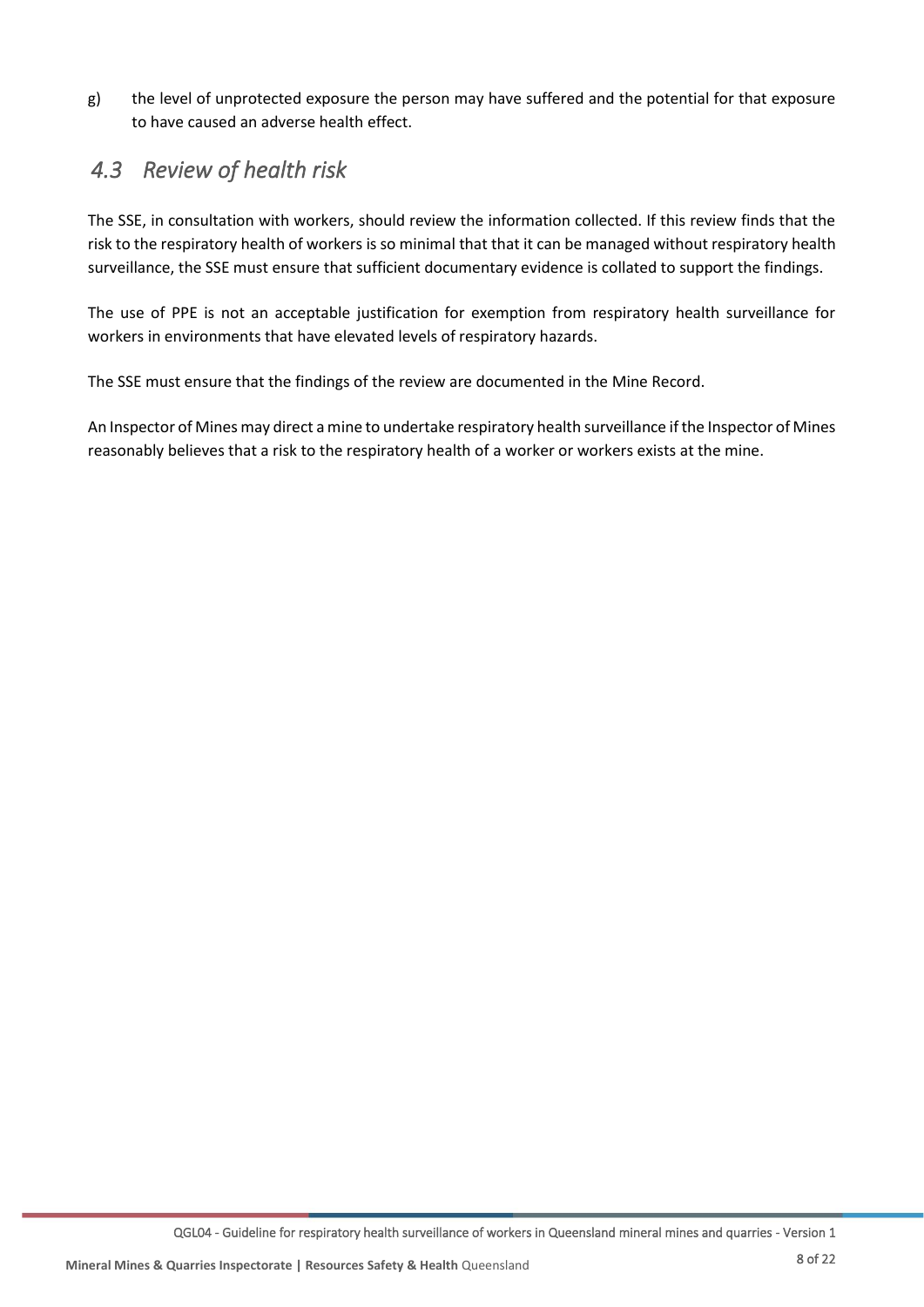# <span id="page-15-0"></span>5 Examinations required for respiratory health surveillance

Section 145A of the Regulation defines the minimum medical examinations required for respiratory health surveillance to detect signs of respiratory disease early. The following procedures and standards are ways of performing these examinations to achieve an acceptable level of risk when implementing respiratory health surveillance.

## <span id="page-15-1"></span>*5.1 Chest examination*

A chest examination must be conducted and include, as a minimum the following:

- a) an examination of chest expansion; and
- b) auscultation.

## <span id="page-15-2"></span>*5.2 Chest X-ray examination*

A chest X-ray examination must be conducted in accordance with the following:

- a) digitally-acquired posterior-anterior chest X-ray image;
- b) the [Standards for acquiring digital chest radiography images for medical surveillance of Queensland](http://www.rshq.qld.gov.au/__data/assets/pdf_file/0012/1276797/standards-for-digital-chest-radiography-images-for-medical-surveillance-of-queensland-coal-mine-workers.pdf)  [coal mine workers](http://www.rshq.qld.gov.au/__data/assets/pdf_file/0012/1276797/standards-for-digital-chest-radiography-images-for-medical-surveillance-of-queensland-coal-mine-workers.pdf) for acquiring the image<sup>1</sup>;
- c) the chest X-ray must be reported in compliance with the Guidelines for the use of the ILO International [Classification of Radiographs of Pneumoconioses](https://www.ilo.org/safework/info/WCMS_108548/lang--en/index.htm)*<sup>2</sup>* (ILO Guidelines) published by the International Labour Organization;
- d) only authorised ILO standard digital images must be used and not modified using software tools;
- e) chest X-rays that are graded ILO image quality 4 must not be reported they must be rejected back to the imaging clinic or referring entity and another image acquired;
- f) comparative assessment with previous images should be conducted where available; and
- g) technical specifications and related requirements as specified in **Appendix 1.**

## <span id="page-15-3"></span>*5.3 Further reading of the chest X-ray*

Additional readings of the chest X-ray must be conducted to deliver a single final ILO classification report, including:

- a) read in accordance with the reporting requirements of a chest X-ray examination as specified in 5.2 and **Appendix 1**;
- b) read independently to the chest X-ray examination (i.e. blind read);
- c) where there is agreement between the first two reported classifications, the result is considered final and a single ILO classification report provided to the referring entity;
- d) when agreement cannot be reached between the first two readings, a third independent classification must be obtained;

<sup>1</sup> Chest X-ray standards [www.rshq.qld.gov.au/\\_\\_data/assets/pdf\\_file/0012/1276797/standards-for-digital-chest-radiography](file:///C:/Users/MorganRP/AppData/Local/Microsoft/Windows/INetCache/Content.Outlook/S9YKZ4Z9/www.rshq.qld.gov.au/__data/assets/pdf_file/0012/1276797/standards-for-digital-chest-radiography-images-for-medical-surveillance-of-queensland-coal-mine-workers.pdf)[images-for-medical-surveillance-of-queensland-coal-mine-workers.pdf](file:///C:/Users/MorganRP/AppData/Local/Microsoft/Windows/INetCache/Content.Outlook/S9YKZ4Z9/www.rshq.qld.gov.au/__data/assets/pdf_file/0012/1276797/standards-for-digital-chest-radiography-images-for-medical-surveillance-of-queensland-coal-mine-workers.pdf)

<sup>2</sup> ILO Guideline[s www.ilo.org/safework/info/WCMS\\_108548/lang--en/index.htm](http://www.ilo.org/safework/info/WCMS_108548/lang--en/index.htm)

QGL04 - Guideline for respiratory health surveillance of workers in Queensland mineral mines and quarries - Version 1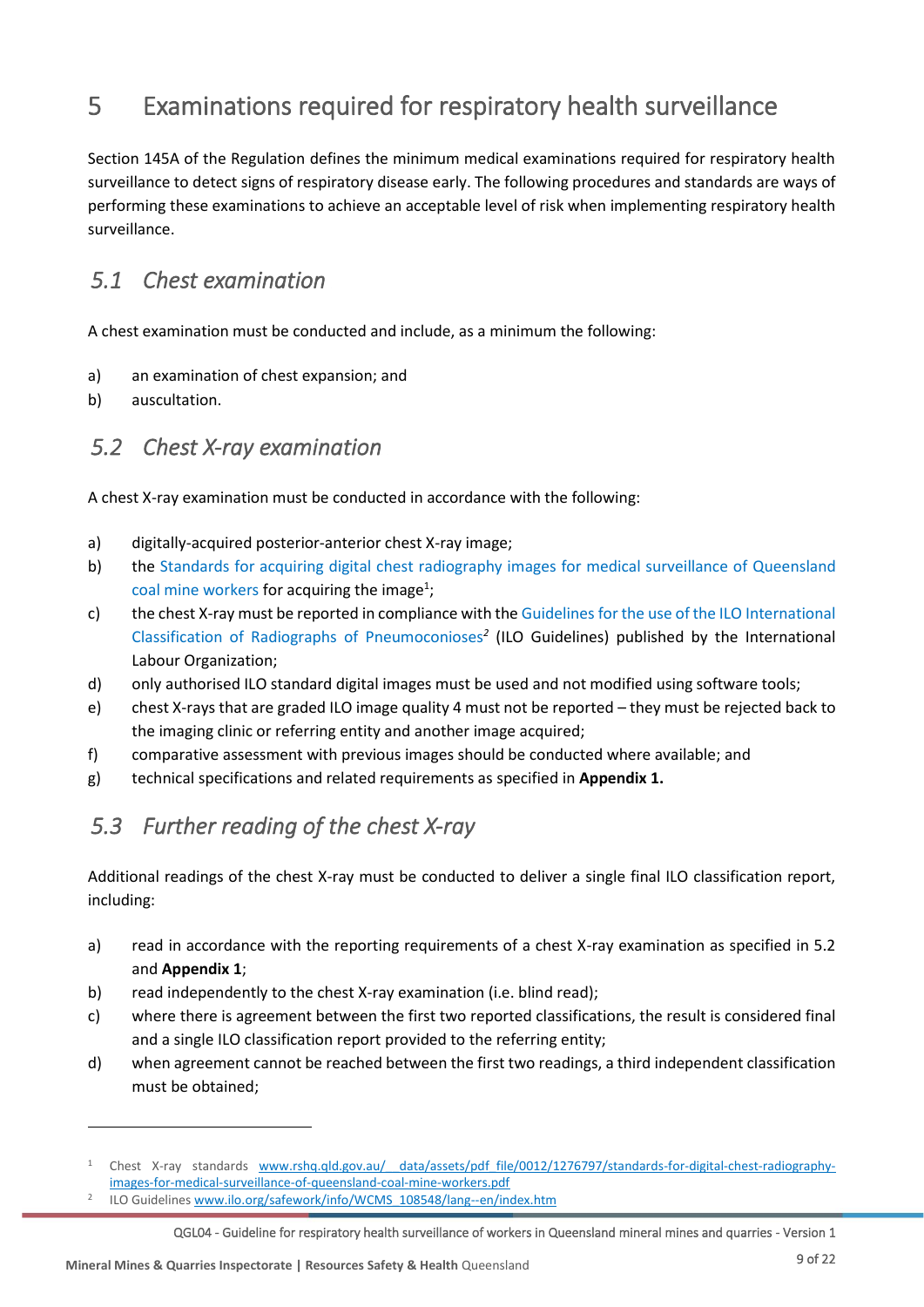- e) if any two of the three classifications demonstrate agreement, the result must be considered the final determination;
- f) when agreement cannot be reached among the three classifications, two further independent classifications must be obtained, and the final determination will be the median category derived from the total of five classifications;
- g) two classifications are considered to be in agreement when:
	- i. both find either stage A, B or C complicated pneumoconiosis; or
	- ii. for simple pneumoconiosis, are both in the same major category or are within one minor category (ILO classification 12-point scale) of each other (subject to the exception stated below) – the higher of the two classifications must be reported;
	- iii. the only exception to the one minor category principle is a reading sequence of  $0/1$ ,  $1/0$  or  $1/0$ , 0/1, which are not considered in agreement.
- h) the final ILO classification report must be represented in a structured template document that covers all components of the example Reading Sheets as described in Appendix B of the ILO Guidelines, see the NIOSH Coal Workers' Health Surveillance Program Chest Radiograph Classification Form<sup>3</sup> for an example (unstructured plain text descriptions are not acceptable).
- i) a quality control program that meets the requirements specified in **Appendix 2**.

## <span id="page-16-0"></span>*5.4 Spirometry*

A lung function test by spirometry must be conducted. The test must be conducted in accordance with the [Thoracic Society of Australia and New Zealand \(TSANZ\) standards for the delivery of spirometry for coal mine](http://www.rshq.qld.gov.au/__data/assets/pdf_file/0003/1274421/tsanz-spirometry-standards.pdf)  [workers](http://www.rshq.qld.gov.au/__data/assets/pdf_file/0003/1274421/tsanz-spirometry-standards.pdf)<sup>4</sup>.

A comparative assessment of the person's spirometry must be undertaken, if the results of one or more previous spirometries for the person are available.

## <span id="page-16-1"></span>*5.5 Further examination*

The Appropriate Doctor must undertake further examinations necessary to follow-up and investigate abnormalities to ensure early detection and diagnosis of injury or illness to the person's respiratory system. This includes referring the worker for additional tests e.g. HRCT scan or advanced lung function tests and to an appropriate respiratory specialist for review and diagnosis.

The further examination must be carried out as soon as practicable, even if it occurs after the date the respiratory health surveillance must have been completed.

The [Coal Mine Workers' Health Scheme \(CMWHS\) Clinical Pathways Guideline](https://www.dnrm.qld.gov.au/__data/assets/pdf_file/0005/1278563/cmwhs-clinical-pathways-guideline.pdf)<sup>5</sup> lays out the recommended processes for follow-up investigations and referrals resulting from regular screening and, if appropriate, reaching a confirmed diagnosis. The pathway must be used unless there is a valid medical reason for an alternate action. These reasons should be documented by the Appropriate Doctor.

<sup>&</sup>lt;sup>3</sup> Example ILO repor[t www.cdc.gov/niosh/topics/cwhsp/pdfs/cwhsp-readingform-2.8.pdf](file:///C:/Users/MorganRP/AppData/Local/Microsoft/Windows/INetCache/Content.Outlook/S9YKZ4Z9/www.cdc.gov/niosh/topics/cwhsp/pdfs/cwhsp-readingform-2.8.pdf)

Spirometry standards www.rshq.qld.gov.au/ data/assets/pdf file/0003/1274421/tsanz-spirometry-standards.pdf

Clinical Pathways Guideline www.rshq.qld.gov.au/ data/assets/pdf\_file/0005/1278563/cmwhs-clinical-pathways-guideline.pdf

QGL04 - Guideline for respiratory health surveillance of workers in Queensland mineral mines and quarries - Version 1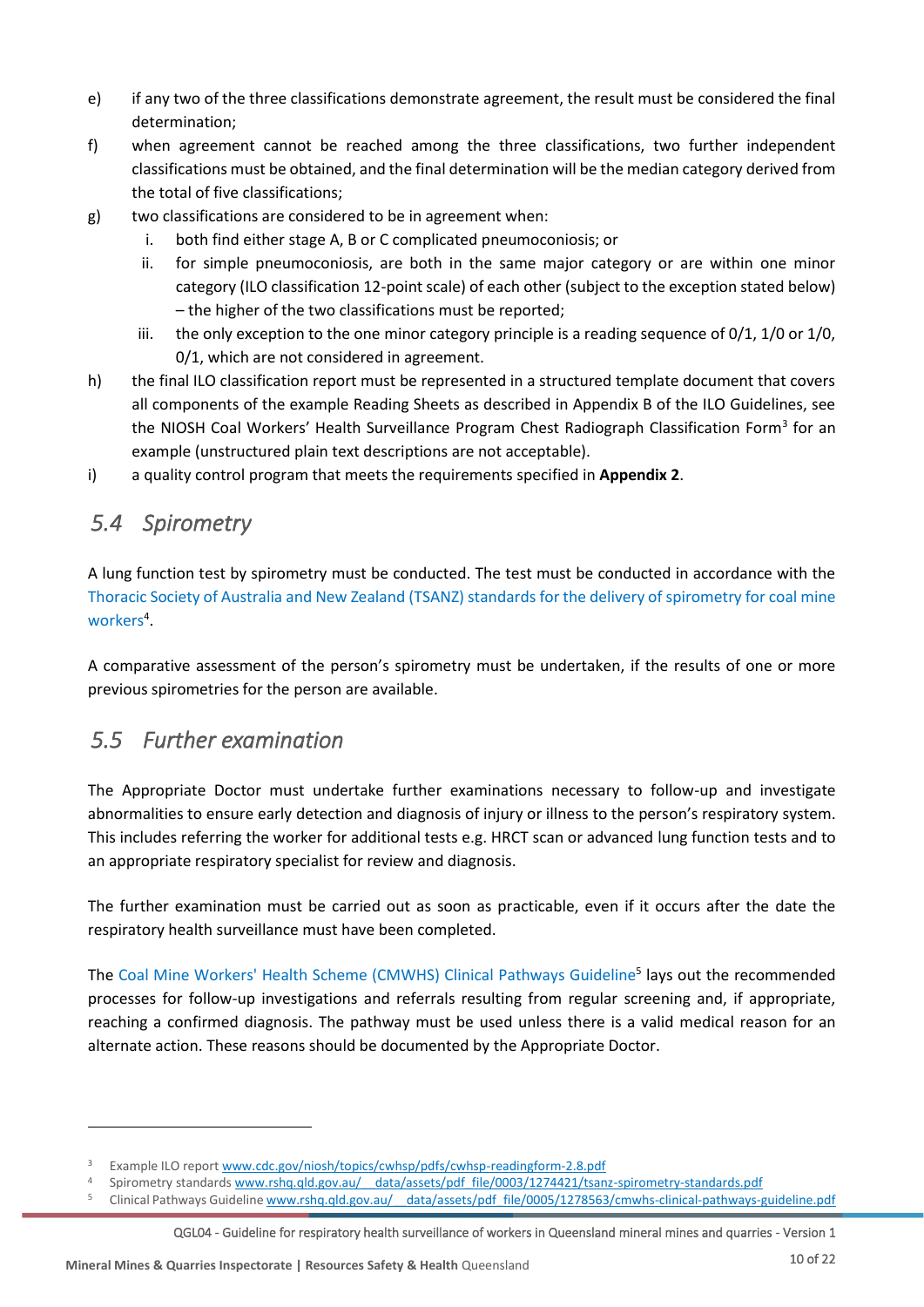## <span id="page-17-0"></span>*5.6 Documenting and reporting*

The medical records and clinical results of the respiratory health surveillance examinations should be documented and a report must be produced that describes the outcome. It is recommended that these are documented in separate forms.

### 5.6.1 Respiratory health surveillance medical examination form

The clinical findings from the respiratory health surveillance examinations and associated medical records should be documented by the Appropriate Doctor. A recommended example of an appropriate form is available from RSHQ's website.

Section 120 of the Regulation requires that an SSE must obtain written consent from a worker before obtaining a copy of this form or any associated medical records. The SSE may then only disclose this information with consent of the worker.

### 5.6.2 Health surveillance report

Section 145D of the Regulation requires that the Appropriate Doctor must prepare a health surveillance report and give:

- a) a copy to the SSE; and
- b) a copy and explanation to the worker.

The report must include information about:

- a) any effects on a worker's health related to the worker's exposure to a hazard at a mine or quarry; and
- b) the need, if any, for remedial action.

This report must not include any medical records such as the examination form.

A recommended example of an appropriate report template is available from RSHQ's website.

### 5.6.3 Reporting disease

The health surveillance report should detail the reportable diseases. Section 195 of the Act requires that the SSE must report to an inspector and district workers' representative.

The list of reportable diseases can be found in Schedule 1A of the Regulation, available at [www.legislation.qld.gov.au.](http://www.legislation.qld.gov.au/) The reporting requirements can also be found at:

[www.business.qld.gov.au/industries/mining-energy-water/resources/safety-health/mining/accidents](http://www.business.qld.gov.au/industries/mining-energy-water/resources/safety-health/mining/accidents-incidents-reports/report-prescribed-disease)[incidents-reports/report-prescribed-disease.](http://www.business.qld.gov.au/industries/mining-energy-water/resources/safety-health/mining/accidents-incidents-reports/report-prescribed-disease)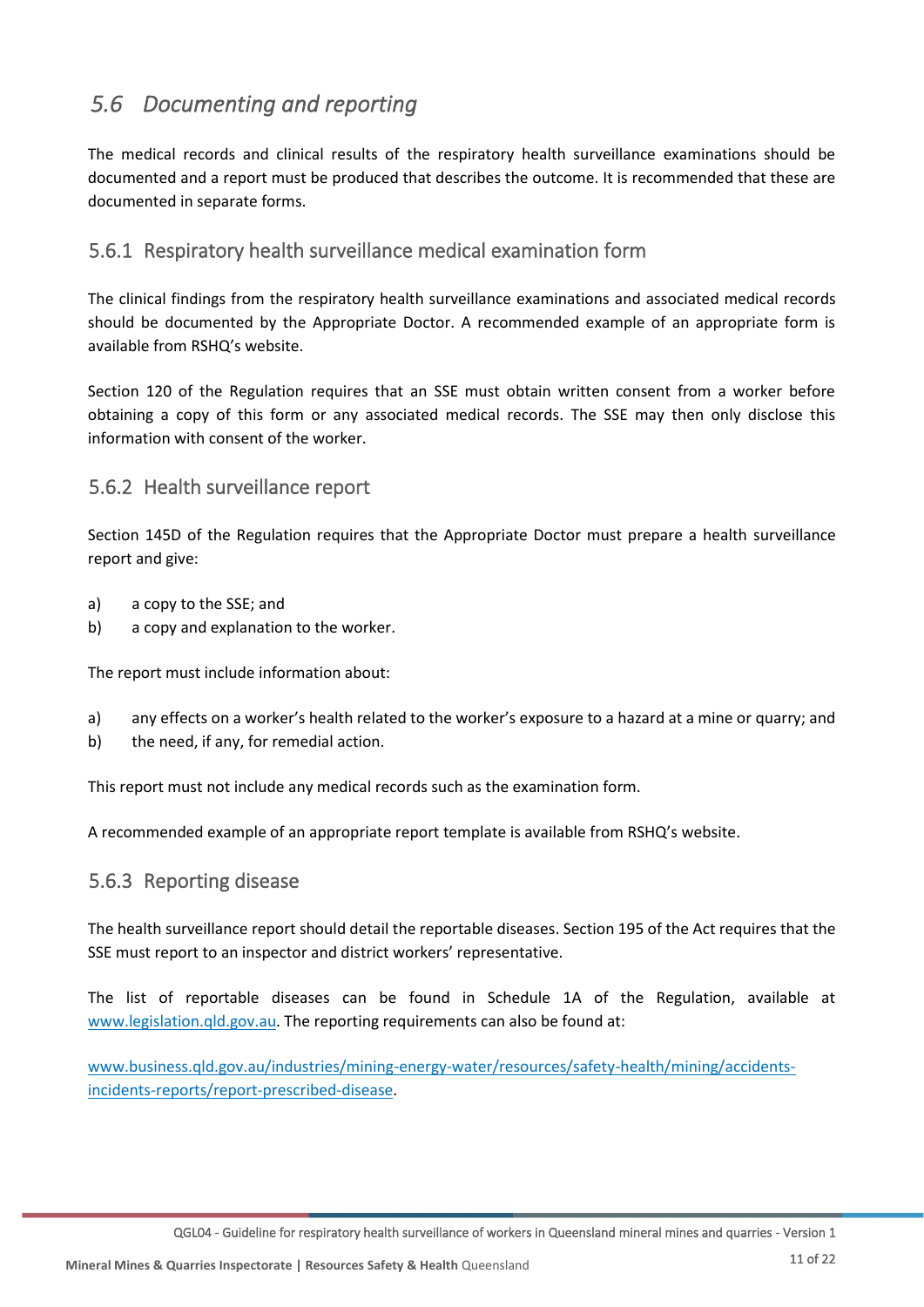Separate reporting requirements for doctors to Queensland Health's Notifiable Dust Lung Disease Register may also apply. See Part 3A of the *[Public Health Act 2005](https://www.legislation.qld.gov.au/view/html/inforce/current/act-2005-048)* or

[www.health.qld.gov.au/public-health/industry-environment/dust-lung-disease-register](http://www.health.qld.gov.au/public-health/industry-environment/dust-lung-disease-register)

## 5.6.4 Record keeping

Section 145E requires that SSEs must ensure that health surveillance reports, for a hazard with a cumulative or delayed effect, are kept for 30 years. For any other hazard the health surveillance reports must be kept for seven years.

If a mine or quarry ceases operation, the SSE must ask for and comply with the directions from the CEO of RSHQ.

QGL04 - Guideline for respiratory health surveillance of workers in Queensland mineral mines and quarries - Version 1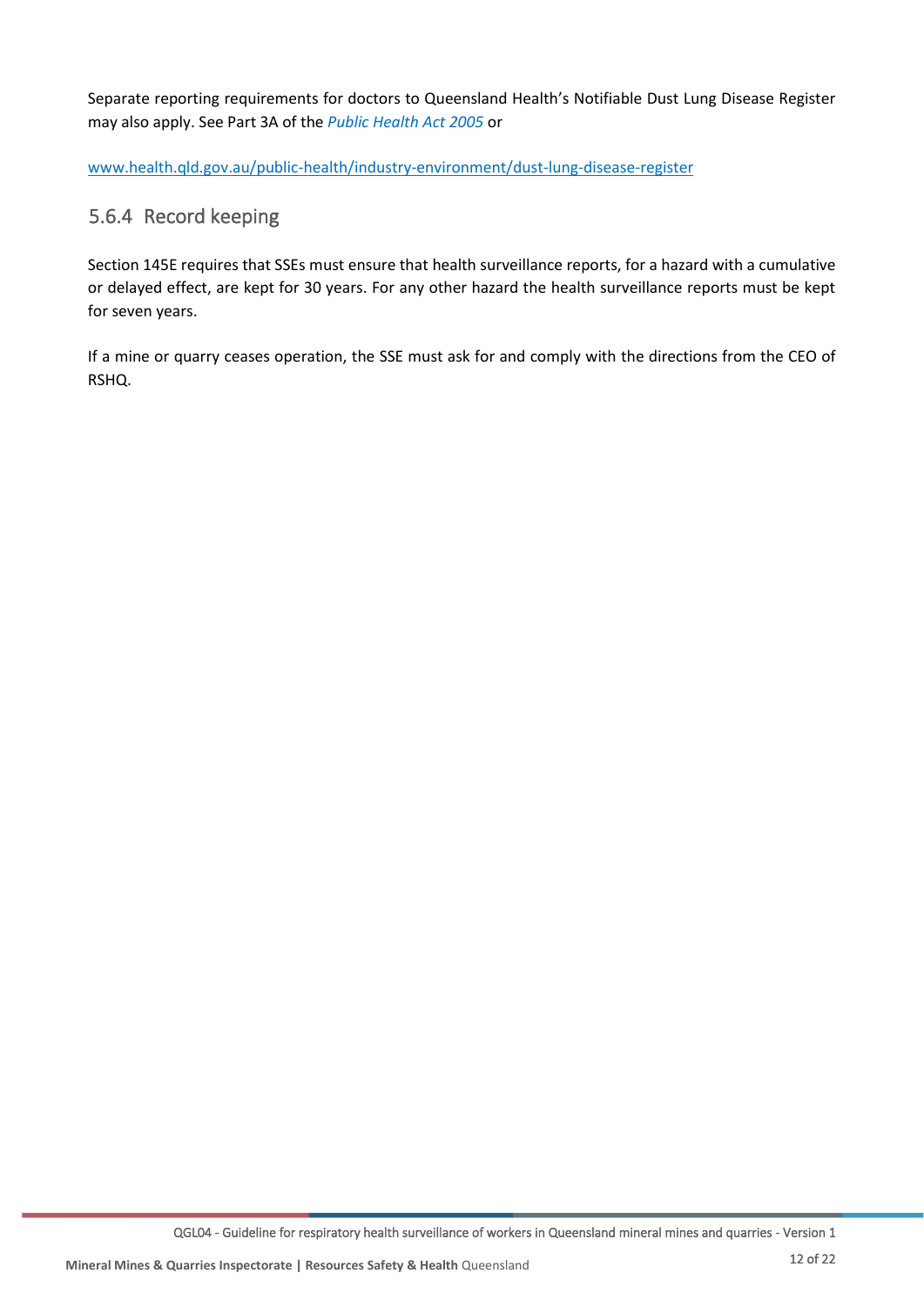# <span id="page-19-0"></span>6 Choosing a medical practitioner

Medical practitioners with the following qualifications and experience are considered adequate to achieve an acceptable level of risk when undertaking respiratory health surveillance.

## <span id="page-19-1"></span>*6.1 Appropriate Doctor*

Respiratory health surveillance examinations must be done by, or under the supervision of, an Appropriate Doctor. It is their role to ensure examinations are conducted appropriately, advise SSEs on risks, and recommend health surveillance programs for workers. It is vital that they are appropriately qualified in occupational health and have suitable experience within the resources industry.

The specific qualifications and experience for the Appropriate Doctor and Examining Medical Officer, who may perform the examination, are provided in **Appendix 3**.

Doctors approved under the Coal Mine Workers' Heath Scheme as:

- a) **Supervising Doctors** are considered adequately qualified and experienced to be used as an Appropriate Doctor.
- b) **Examining Medical Officers (EMO)** are considered adequately qualified and experienced to perform an examination under the supervision of an Appropriate Doctor

A register of approved Supervising Doctors and Examining Medical Officers is available on RSHQ's website:

[www.business.qld.gov.au/industries/mining-energy-water/resources/safety](http://www.business.qld.gov.au/industries/mining-energy-water/resources/safety-health/mining/medicals/register-providers)[health/mining/medicals/register-providers](http://www.business.qld.gov.au/industries/mining-energy-water/resources/safety-health/mining/medicals/register-providers)

## <span id="page-19-2"></span>*6.2 Chest examination*

An Examining Medical Officer under the supervision of the Appropriate Doctor, or an Appropriate Doctor, can undertake a chest examination.

## <span id="page-19-3"></span>*6.3 Chest X-ray examination*

### 6.3.1 Imaging clinic

Chest X-ray imaging clinics that meet the requirements stated in Chapter 5.2 of this guideline and comply with th[e Standards for acquiring digital chest radiography images for medical surveillance of Queensland coal](https://www.rshq.qld.gov.au/__data/assets/pdf_file/0012/1276797/standards-for-digital-chest-radiography-images-for-medical-surveillance-of-queensland-coal-mine-workers.pdf)  [mine workers](https://www.rshq.qld.gov.au/__data/assets/pdf_file/0012/1276797/standards-for-digital-chest-radiography-images-for-medical-surveillance-of-queensland-coal-mine-workers.pdf)*<sup>6</sup>* are suitable to acquire images for chest X-ray examinations.

A register of approved chest X-ray imaging clinics that meet the requirements and comply with the standards

<sup>6</sup> Chest X-ray standards [www.rshq.qld.gov.au/\\_\\_data/assets/pdf\\_file/0012/1276797/standards-for-digital-chest-radiography](file:///C:/Users/MorganRP/AppData/Local/Microsoft/Windows/INetCache/Content.Outlook/S9YKZ4Z9/www.rshq.qld.gov.au/__data/assets/pdf_file/0012/1276797/standards-for-digital-chest-radiography-images-for-medical-surveillance-of-queensland-coal-mine-workers.pdf)[images-for-medical-surveillance-of-queensland-coal-mine-workers.pdf](file:///C:/Users/MorganRP/AppData/Local/Microsoft/Windows/INetCache/Content.Outlook/S9YKZ4Z9/www.rshq.qld.gov.au/__data/assets/pdf_file/0012/1276797/standards-for-digital-chest-radiography-images-for-medical-surveillance-of-queensland-coal-mine-workers.pdf)

QGL04 - Guideline for respiratory health surveillance of workers in Queensland mineral mines and quarries - Version 1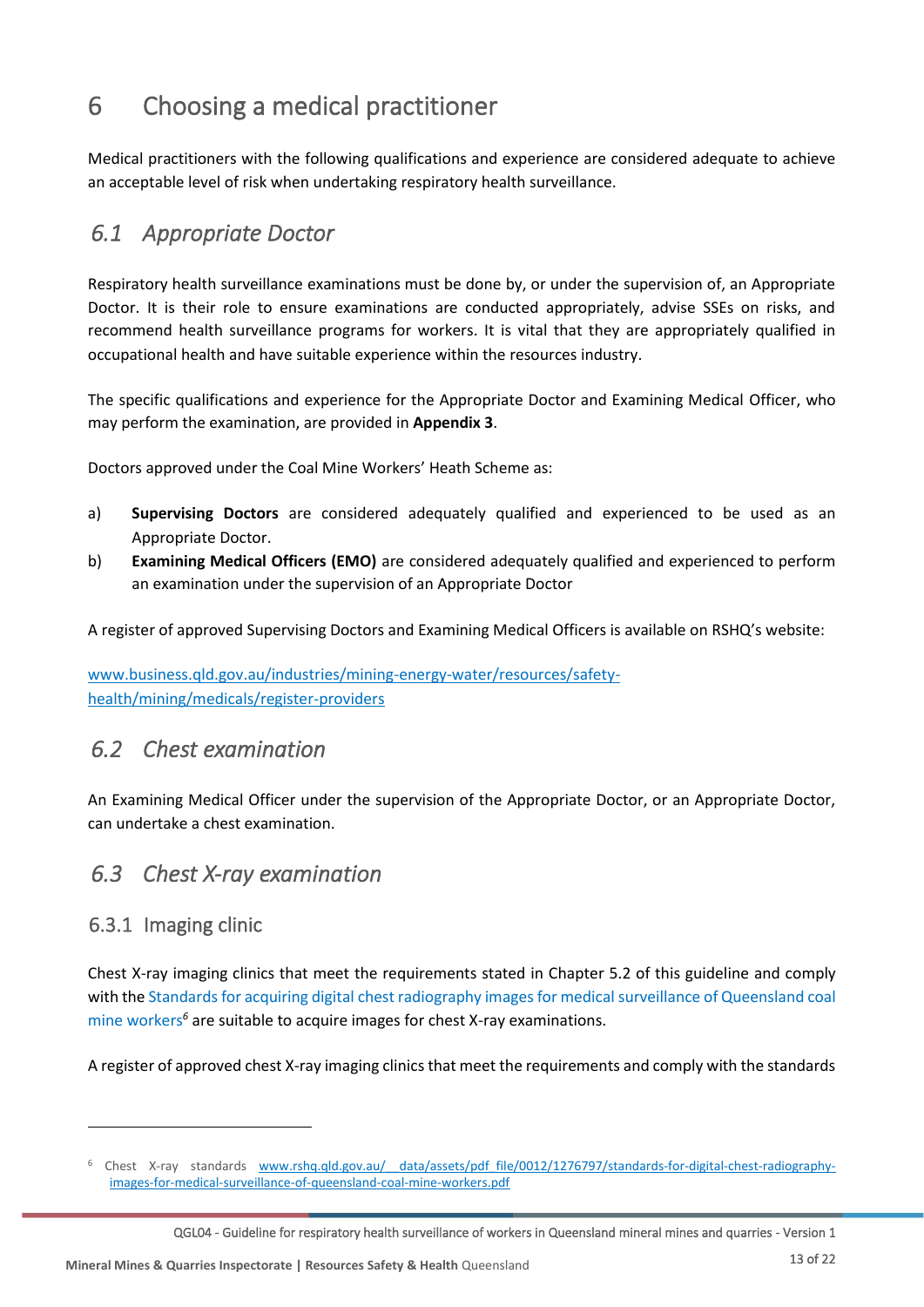#### is available on RSHQ's website:

### [www.business.qld.gov.au/industries/mining-energy-water/resources/safety](http://www.business.qld.gov.au/industries/mining-energy-water/resources/safety-health/mining/medicals/register-providers)[health/mining/medicals/register-providers](http://www.business.qld.gov.au/industries/mining-energy-water/resources/safety-health/mining/medicals/register-providers)

### 6.3.2 Radiologist

A radiologist must report the chest X-ray to provide the first ILO classification report in accordance with the requirements stated in Chapter 5.2 of this guideline. They may be employed at the same imaging clinic where the image was acquired (or the same radiology company network), or it can be a radiologist from a different radiology company.

The radiologist must have the following minimum qualifications and experience:

- a) registered as a specialist in radiology with the Australian Health Practitioner Regulation Agency;
- b) Fellow of the Royal Australian and New Zealand College of Radiologists;
- c) successfully completed the NIOSH B-reader competency exam in the use of the ILO International Classification of Radiographs of Pneumoconioses; and
- d) maintain B-reader proficiency by both:
	- completing a minimum of 8000 reads over four years; and
	- ii. successfully completing the NIOSH B-reader retest every four years (or as otherwise required by NIOSH to maintain B-reader status).

A register of approved radiologists that meet these requirements is available on RSHQ's website:

### [www.business.qld.gov.au/industries/mining-energy-water/resources/safety](http://www.business.qld.gov.au/industries/mining-energy-water/resources/safety-health/mining/medicals/register-providers)[health/mining/medicals/register-providers](http://www.business.qld.gov.au/industries/mining-energy-water/resources/safety-health/mining/medicals/register-providers)

Other radiology providers that RSHQ has validated against these requirements will be notified on RSHQ's website and also noted in the recommended template respiratory health surveillance examination form.

### 6.3.3 Further reading provider

Radiology providers can deliver further reading services if they meet the requirements of both:

- a) the further reading program specified in Chapter 5.3 of this guideline; and
- b) the minimum qualifications and experience for radiologists specified in Chapter 6.3.2 of this guideline.

Radiology providers that RSHQ has validated to deliver further reading services against these requirements will be notified on RSHQ's website and also noted in the recommended template respiratory health surveillance examination form.

## <span id="page-20-0"></span>*6.4 Spirometry*

Spirometry tests must be taken by medical practices that: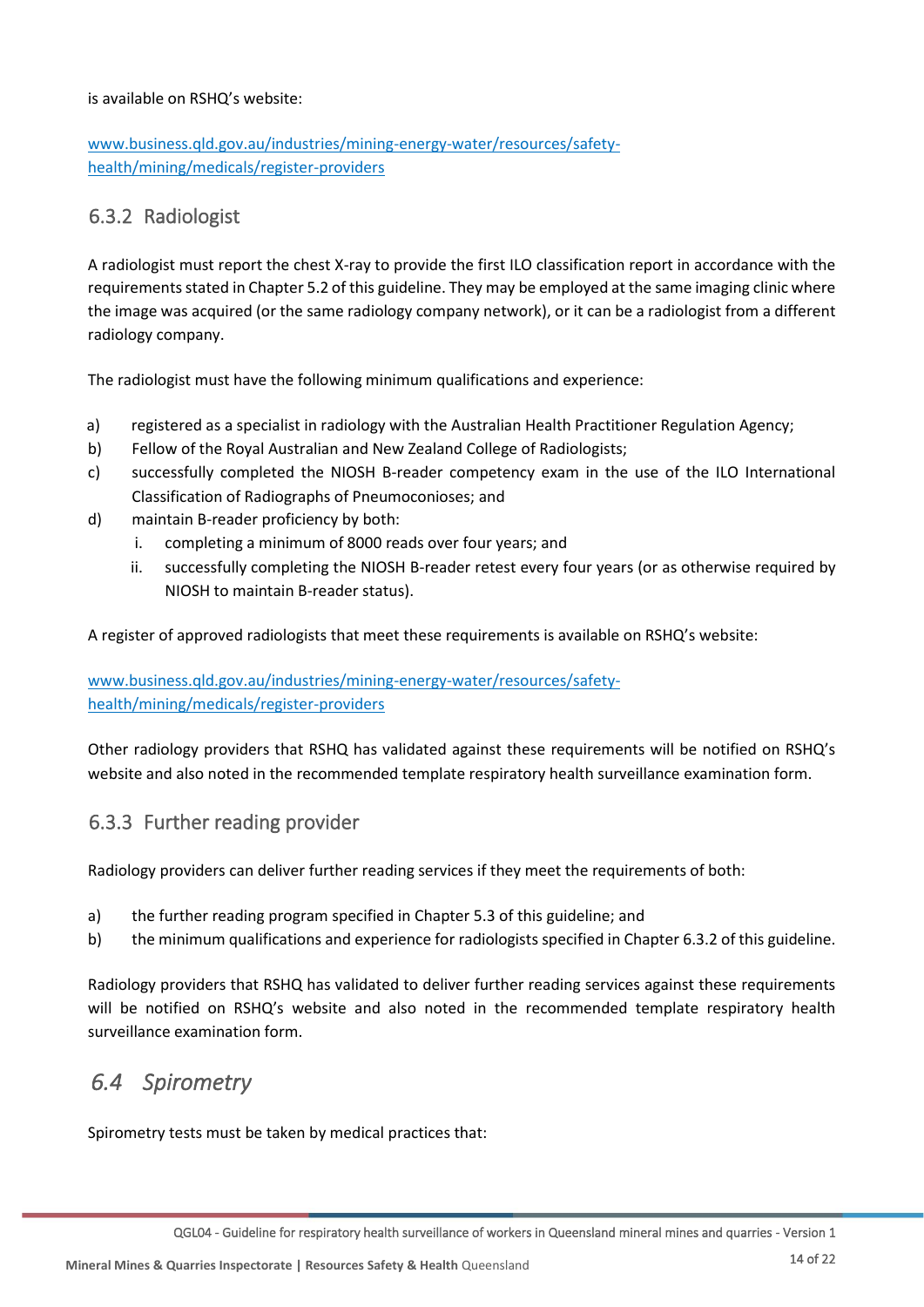- a) are accredited against the Thoracic Society of Australia [and New Zealand standards for the delivery of](https://www.rshq.qld.gov.au/__data/assets/pdf_file/0003/1274421/tsanz-spirometry-standards.pdf)  [spirometry for coal mine workers](https://www.rshq.qld.gov.au/__data/assets/pdf_file/0003/1274421/tsanz-spirometry-standards.pdf)<sup>7</sup>; and
- b) utilise staff that have successfully completed training courses accredited against the [Thoracic Society](https://www.thoracic.org.au/respiratorylaboratoryaccreditation/spirometry-standards)  [of Australia and New Zealand Standards for Spirometry Training Courses](https://www.thoracic.org.au/respiratorylaboratoryaccreditation/spirometry-standards)*<sup>8</sup>* .

A register of approved spirometry practices and spirometry training courses accredited against the standards is available on RSHQ's website:

[www.business.qld.gov.au/industries/mining-energy-water/resources/safety](http://www.business.qld.gov.au/industries/mining-energy-water/resources/safety-health/mining/medicals/register-providers)[health/mining/medicals/register-providers](http://www.business.qld.gov.au/industries/mining-energy-water/resources/safety-health/mining/medicals/register-providers)

## <span id="page-21-0"></span>*6.5 Further examinations*

The Appropriate Doctor must use their professional judgement to choose relevant medical providers to deliver further examinations that may be required. They should undertake prior confirmation with specialists that workers may be referred to, to ensure they are suitably experienced, willing and able to deliver accurate diagnostic advice in relation to occupational respiratory disease. The [Coal Mine Workers' Health Scheme](https://www.dnrm.qld.gov.au/__data/assets/pdf_file/0005/1278563/cmwhs-clinical-pathways-guideline.pdf)  [\(CMWHS\) Clinical Pathways Guideline](https://www.dnrm.qld.gov.au/__data/assets/pdf_file/0005/1278563/cmwhs-clinical-pathways-guideline.pdf)<sup>9</sup> recommends suitable medical practitioners to conduct further examinations.

QGL04 - Guideline for respiratory health surveillance of workers in Queensland mineral mines and quarries - Version 1

<sup>7</sup> Spirometry standard[s www.rshq.qld.gov.au/\\_\\_data/assets/pdf\\_file/0003/1274421/tsanz-spirometry-standards.pdf](http://www.rshq.qld.gov.au/__data/assets/pdf_file/0003/1274421/tsanz-spirometry-standards.pdf)

<sup>8</sup> Spirometry training course[s www.thoracic.org.au/respiratorylaboratoryaccreditation/spirometry-standards](http://www.thoracic.org.au/respiratorylaboratoryaccreditation/spirometry-standards)<br>8 Clinical Bathways Guideline www.rshg.old.gov.au/\_\_\_\_data/assets/odf\_file/0005/1278563/cmwhs\_clinical\_pat

Clinical Pathways Guideline www.rshq.qld.gov.au/ data/assets/pdf file/0005/1278563/cmwhs-clinical-pathways-guideline.pdf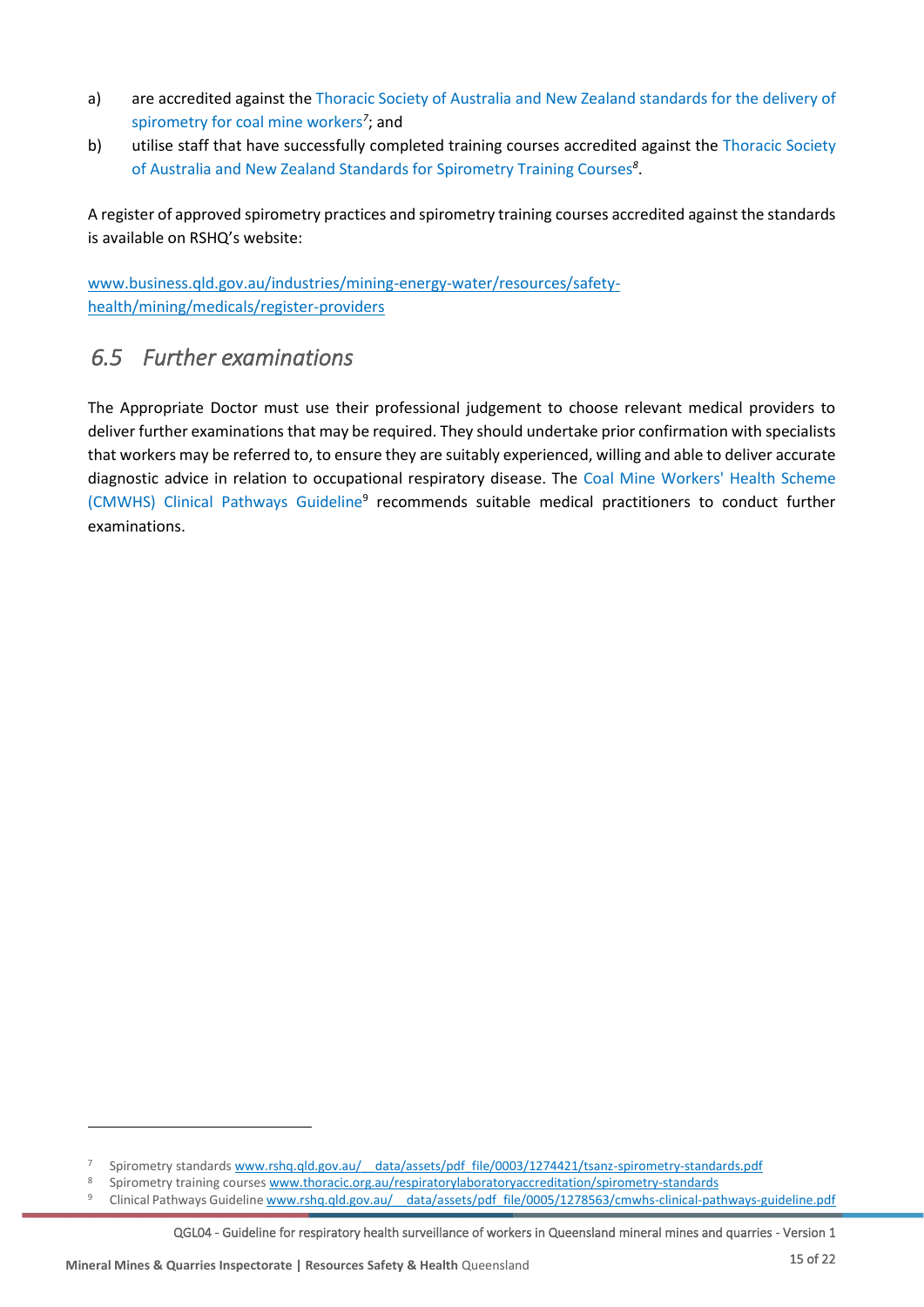# <span id="page-22-0"></span>7 The respiratory health surveillance process

The SSE is responsible for the respiratory health surveillance process. The following six key steps are provided to guide an SSE to establish and undertake respiratory health surveillance.

#### **Step 1: Engage with your workers**

Workers may be apprehensive to participate in respiratory health surveillance. It is therefore important to engage and support workers by highlighting the importance and benefits of respiratory health surveillance.

The Miners' Health Matters website (search Miners' Health Matters) provides short informative videos to describe disease risks and what the medical examinations involve.

#### **Step 2: Appoint an Appropriate Doctor**

The Regulation requires that an Appropriate Doctor is to supervise or undertake the respiratory health surveillance. Guidance on identifying an Appropriate Doctor is provided earlier in this document.

#### **Step 3: Organise and pay for the respiratory health surveillance**

The SSE arranges the respiratory health surveillance for each worker in line with the program developed in consultation with an Appropriate Doctor.

A worker's employer must pay for a worker's medical examinations, consultations, reasonable travel expenses, and the health surveillance report. If a worker requires further examinations and tests to confirm a diagnosis, for example by a specialist, the employer must also pay for these costs. The employer is not responsible for the treatment of any medical condition.

#### **Step 4: Review the health surveillance report**

The health surveillance report is prepared by the Appropriate Doctor and provided to the SSE and the worker. The worker can request that this report is also provided to a doctor they nominate.

The health surveillance report may include remedial actions to minimise the risk for the worker and prevent further injury or illness. These actions should be addressed, as far as is reasonably practicable, so workers can be given the highest level of protection.

The Appropriate Doctor may recommend that respiratory health surveillance, or one or more of the medical examinations, is to be carried out more frequently. The SSE must ensure that this new frequency of examinations is followed. The worker's employer must continue to pay for the more frequent examinations. However, the employer is not responsible for the treatment of any medical condition.

#### **Step 5: Reporting disease**

The SSE must report diseases to an inspector and district workers' representative.

The list of diseases that must be reported can be found in Schedule 1A of the Regulation, available at [www.legislation.qld.gov.au.](http://www.legislation.qld.gov.au/) The reporting requirements can also be found at:

QGL04 - Guideline for respiratory health surveillance of workers in Queensland mineral mines and quarries - Version 1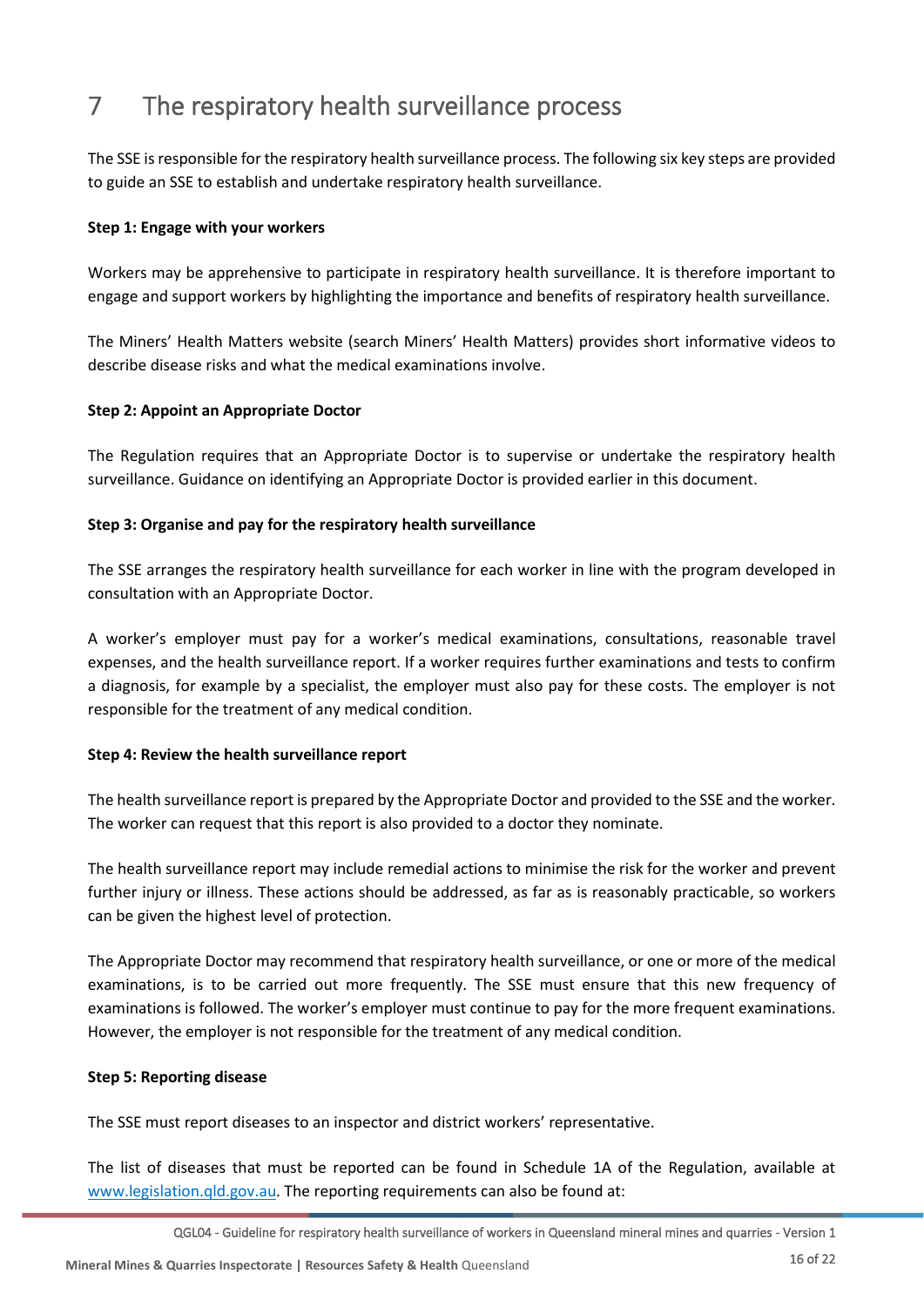[www.business.qld.gov.au/industries/mining-energy-water/resources/safety-health/mining/accidents](http://www.business.qld.gov.au/industries/mining-energy-water/resources/safety-health/mining/accidents-incidents-reports/report-prescribed-disease)[incidents-reports/report-prescribed-disease.](http://www.business.qld.gov.au/industries/mining-energy-water/resources/safety-health/mining/accidents-incidents-reports/report-prescribed-disease)

#### **Step 6: Keeping accurate records**

The SSE is responsible for keeping records for workers who undertake health surveillance. The health surveillance report must not contain clinical notes or medical test results, unless written consent has been given by the worker.

The health surveillance report contains sensitive and personal information about the worker. This report, and the information it contains, should be stored, used and disposed appropriately. The SSE should therefore take reasonable steps to protect this information from loss, unauthorised access or unauthorised disclosure or alteration. These records should be auditable. The confidentiality provisions included in the Act requires that personal information shall only be disclosed with the consent of the person or in the administration of the Act.

The Regulation requires the SSE to obtain the written consent of the worker before obtaining a worker's medical record. It also provides that the SSE can only disclose this information with consent of the worker.

Many respiratory diseases have a long latency period. In accordance with the Regulation, health surveillance reports must be kept for 30 years.

In the event that the mine or quarry ceases operation, the SSE must ask for, and comply with the directions from the CEO of RSHQ about these records.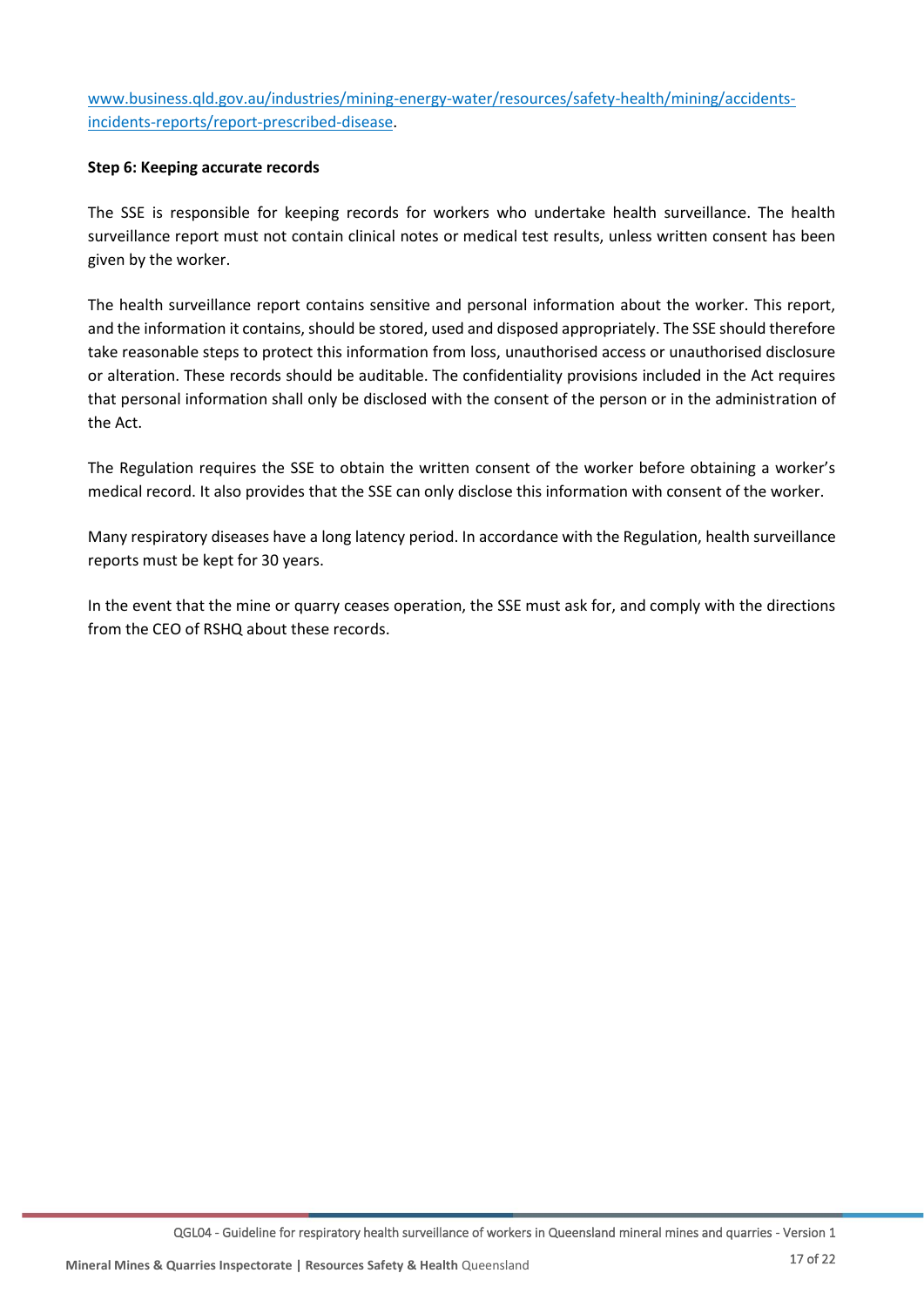# <span id="page-24-0"></span>Appendix 1 – Technical requirements for chest X-ray examinations and further readings

Chest X-ray examinations and associated further readings must be conducted in accordance with the following technical specifications and related requirements:

- a) technical specifications and relevant requirements for reporting chest X-rays should be in accordance with the latest edition of the NIOSH Guideline - Application of Digital Radiography for the Detection [and Classification of Pneumoconiosis](http://www.cdc.gov/niosh/docs/2011-198/default.html)*<sup>10</sup>*;
- b) relevant requirements of the latest version of the [Royal Australian and New Zealand College](http://www.ranzcr.com/college/document-library/standards-of-practice-for-clinical-radiology) of [Radiologists Standards of Practice for Clinical Radiology](http://www.ranzcr.com/college/document-library/standards-of-practice-for-clinical-radiology)*<sup>11</sup>* (RANZCR SOP) should be used;
- c) if the RANZCR SOP requirements conflict with this document, this document applies unless there is a sound medical reason or an equivalent or better outcome achieved;
- d) viewing software (such as NIOSH B-Viewer, equivalent or superior) must be used that is capable of ensuring the reader's ability to modify the appearance of the ILO standard comparison images is limited and the specific settings used for displaying the chest X-ray images are documented;
- e) calibrated software measuring tools must be used to measure the width and length of pleural shadows and the diameter of opacities;
- f) software tools whose purpose is to reduce noise, enhance edges, or restore image appearances should not be applied to the subject image;
- g) the presentation state(s) that were used in performing the actual classification should be saved, if possible;
- h) viewing systems must enable readers to display the chest X-ray image at the full resolution of the image acquisition system, side-by-side on an identical display device with the selected ILO standard images for comparison;
- i) two side-by-side flat panel colour-matched diagnostic quality medical displays must be used that are capable or monochrome display and compliant with DICOM Grayscale Standard Display Function standard;
- j) the viewing panels must be of identical make and model, displaying at a minimum 3MP at 10-bit depth;
- k) display system luminance (maximum and ratio), relative noise, linearity, modulation transfer function, frequency, and glare in relation to diagnostic imaging monitors must be appropriate for the activity for which they are used and at a minimum, the RANZCR SOP requirement for monitors should be complied with for primary monitors;
- I) viewing displays must provide a maximum luminance of at least 171 candelas/m<sup>2</sup>, a ratio of maximum luminance to minimum luminance of at least 250, and a glare ratio greater than 400 (the contribution of ambient light reflected from the display surface should be included in luminance measurement considerations since some level of ambient light is always present;
- m) colour displays may be used if the devices adhere to the requirements stated above, RANZCR SOP states that colour monitors should be at least a 24-bit colour display;
- n) if a different display hardware and software is used, image uniformity can be maximised if image displays and associated graphics cards meet the calibration and other specifications of the current DICOM standards and does not deviate by more than 10 per cent from the grayscale standard display; and

<sup>10</sup> NIOSH Guidelin[e www.cdc.gov/niosh/docs/2011-198/default.html](file:///C:/Users/MorganRP/AppData/Local/Microsoft/Windows/INetCache/Content.Outlook/S9YKZ4Z9/www.cdc.gov/niosh/docs/2011-198/default.html)

<sup>11</sup> RANZCR SO[P www.ranzcr.com/college/document-library/standards-of-practice-for-clinical-radiology](file:///C:/Users/MorganRP/AppData/Local/Microsoft/Windows/INetCache/Content.Outlook/S9YKZ4Z9/www.ranzcr.com/college/document-library/standards-of-practice-for-clinical-radiology)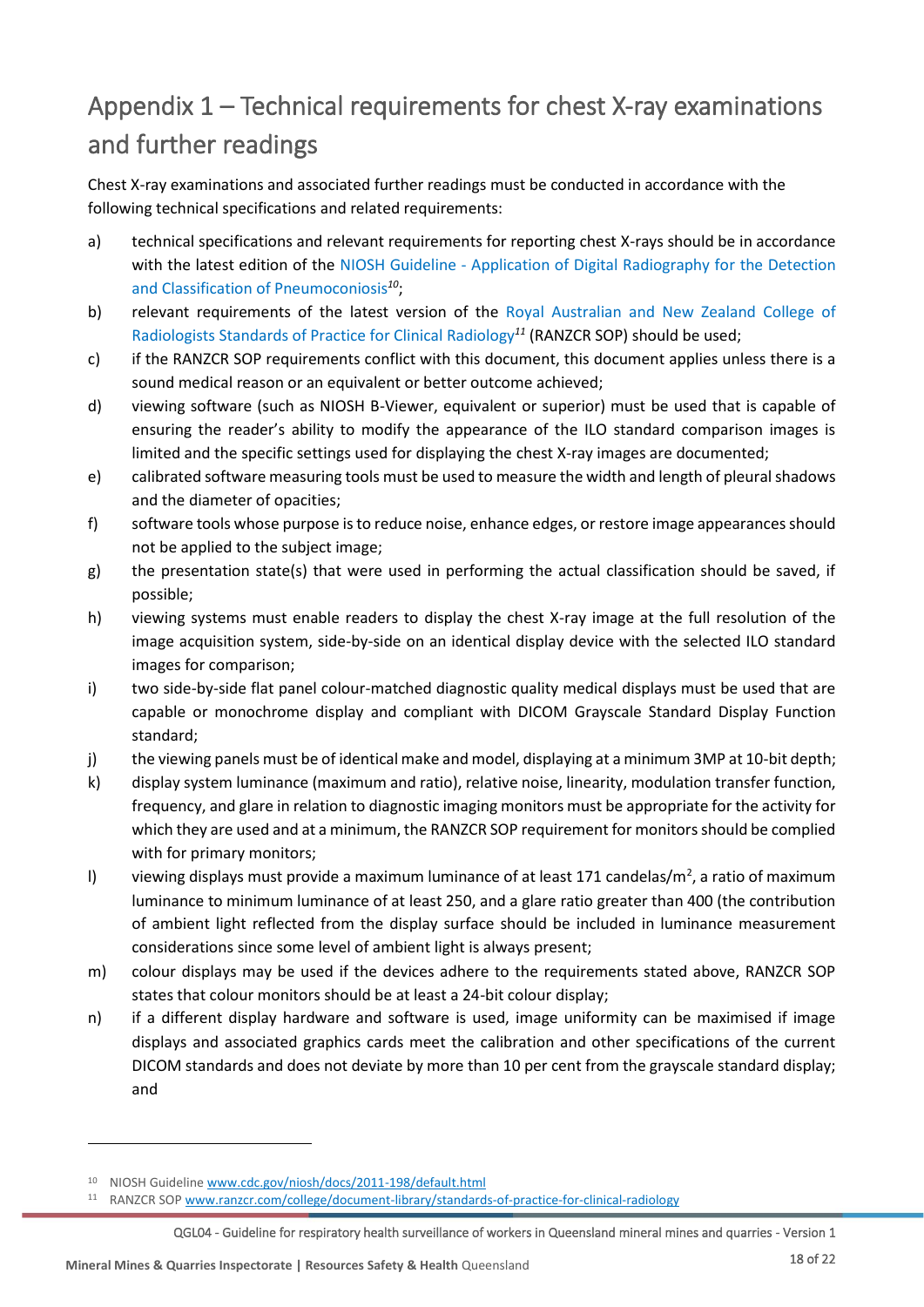o) The Commonwealth Department of Health Capital Sensitivity measure must be applied, with new innovative technology acceptable if an equivalent or superior outcome is achieved.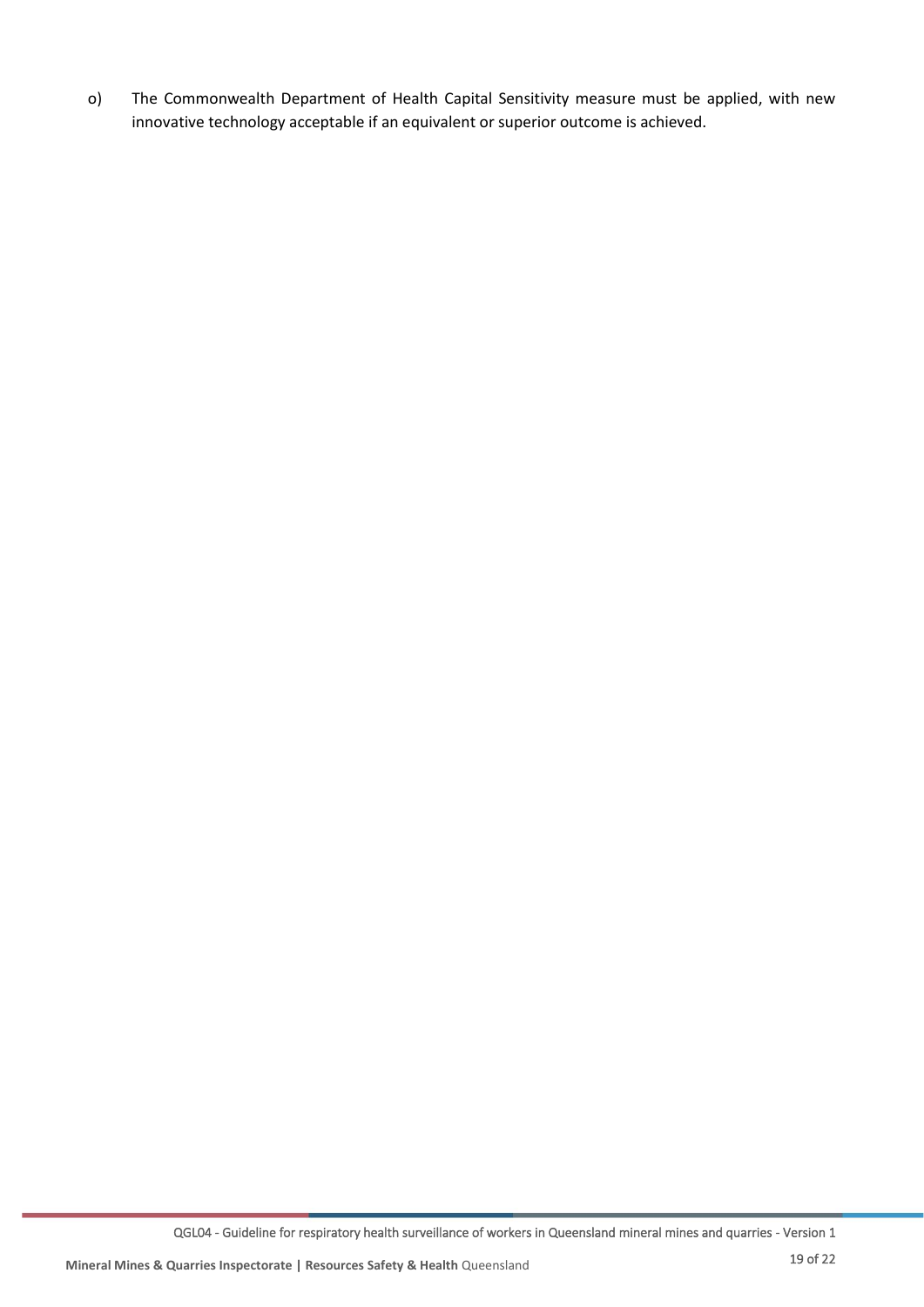# <span id="page-26-0"></span>Appendix 2 – Quality control program for further readings

Further readings of the chest X-ray examination must implement a quality control program that includes:

- a) reports within 10 business days after the end of the quarter, to each imaging clinic or radiology house that specifies the following detail for the quarter, trends against previous quarters and an annual aggregate:
	- i. name of each imaging clinic;
	- ii. number of images reported;
	- iii. feedback on ILO quality grading including percentage graded quality 1 or 2; and
	- iv. other specific quality issues; and
- b) quarterly reports within 10 business days to each reader that specifies the following detail for the quarter, trends against previous quarters and an annual aggregate:
	- i. number of images reported;
	- ii. breakdown of classifications by sub-category and comparison with other readers (de-identified) for each read in a rolled-up method;
	- iii. average turnaround time from receiving the image to issuing a classification; and
	- iv. number of classification reports with content errors or omissions.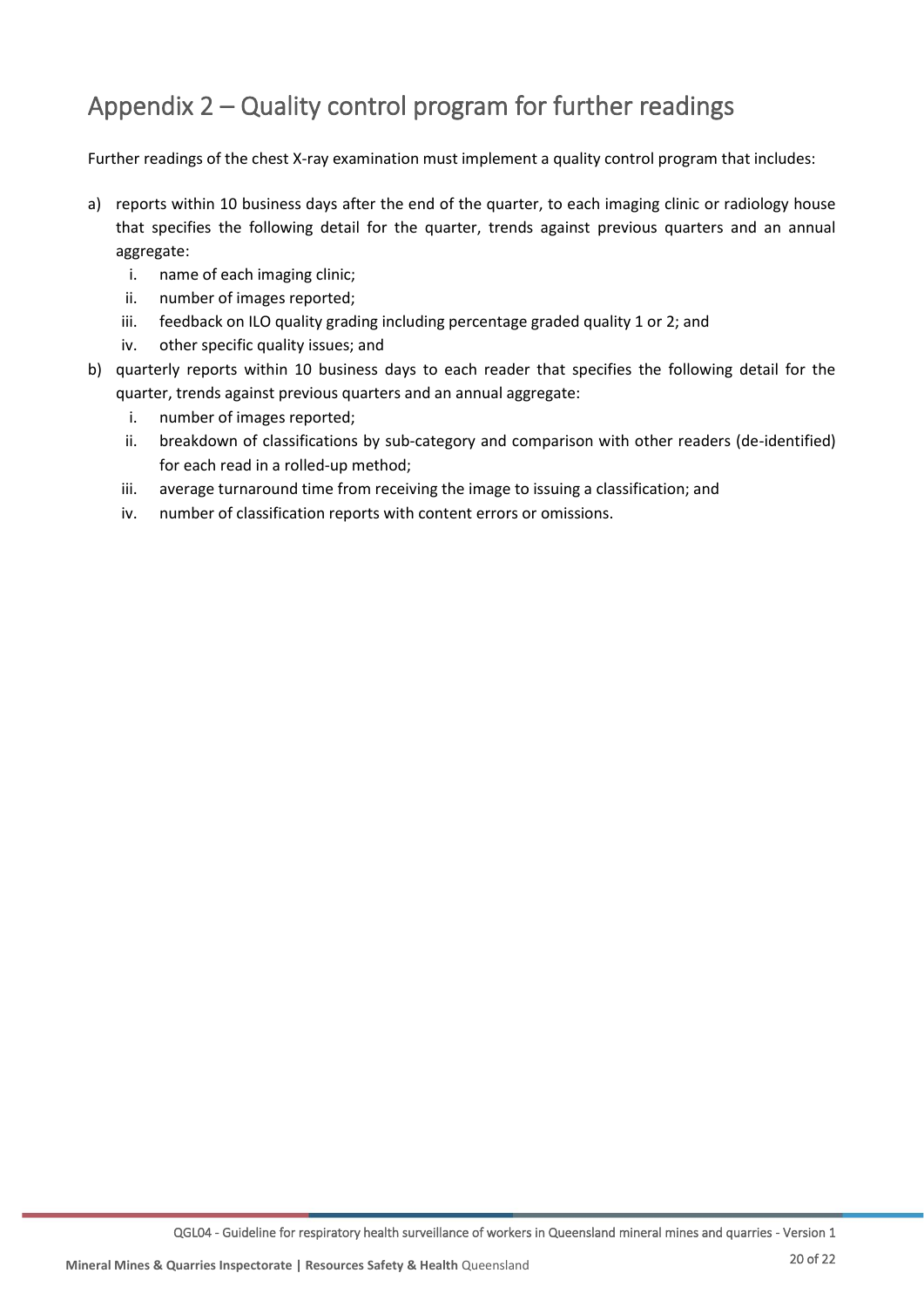# <span id="page-27-0"></span>Appendix 3 – Doctor qualifications and experience

### <span id="page-27-1"></span>Appropriate Doctor

An Appropriate Doctor for respiratory health surveillance must meet all the following requirements (i.e. 1, 2A or 2B, 3, 4 and 5):

- 1. Hold general or specialist registration with the Australian Health Practitioner Regulation Agency (AHPRA); and
- 2A. Have a post-graduate qualification in occupational medicine or occupational health or an international equivalent, as per the Australian Qualifications Framework (AQF); or
- 2B. If a post-graduate qualification in occupational medicine or occupational health is not held, the following requirements must be met:
	- i. Have at least one of the following qualifications:
		- − Attained a Fellowship of the Royal Australian College of General Practitioners (FRACGP); or
		- − Attained a Fellowship of the Australian College of Rural and Remote Medicine (FACRRM); or
		- − Holds Specialist General Practice registration with the Medical Board of Australia; and
	- ii. Have demonstrated experience of at least one of the following:
		- − Conducted at least 24 assessments and/or specific advice for the purposes of health surveillance (in any industry) each year over the last five years; or
		- − Conducted at least 24 assessments and/or specific advice regarding fitness to work (in any industry) each year over the last five years; or
		- − Have been employed/contracted to provide occupational health advice to a company/companies for at least 12 months in the last five years; and
- *Note: Occupational health advice could include health and wellbeing, vaccinations, providing strategies and education regarding occupational/mining hazards such as dust and silica dust exposure as well as advice relating to changes to dust screening and mandatory health assessments. Conducting assessments alone is not sufficient.*
- 3. Have the following experience specific to the mining industry:
	- − Conducted at least 24 medicals for coal, mineral mine or quarry workers (face-to-face assessments, such as employer-specific pre-employment medicals) each year over the last three years; or
	- − Over-sighted at least 24 medical assessments each year for coal, mineral mine or quarry workers conducted by other health professionals each year over the last three years; or
	- − Provided at least 24 injury/illness management services each year to coal, mineral mine or quarry workers (for example for workers' compensation purposes) each year over the last three years; and
- 4. Visited an operating coal mine, mineral mine or quarry within the last three years; and
- 5. Enrolled in the Supervising Doctor training program required by RSHQ. This course comprises workshops, webinars and online modules covering mine dust lung diseases, occupational exposures and preventative measures, respiratory function testing and chest imaging.

QGL04 - Guideline for respiratory health surveillance of workers in Queensland mineral mines and quarries - Version 1